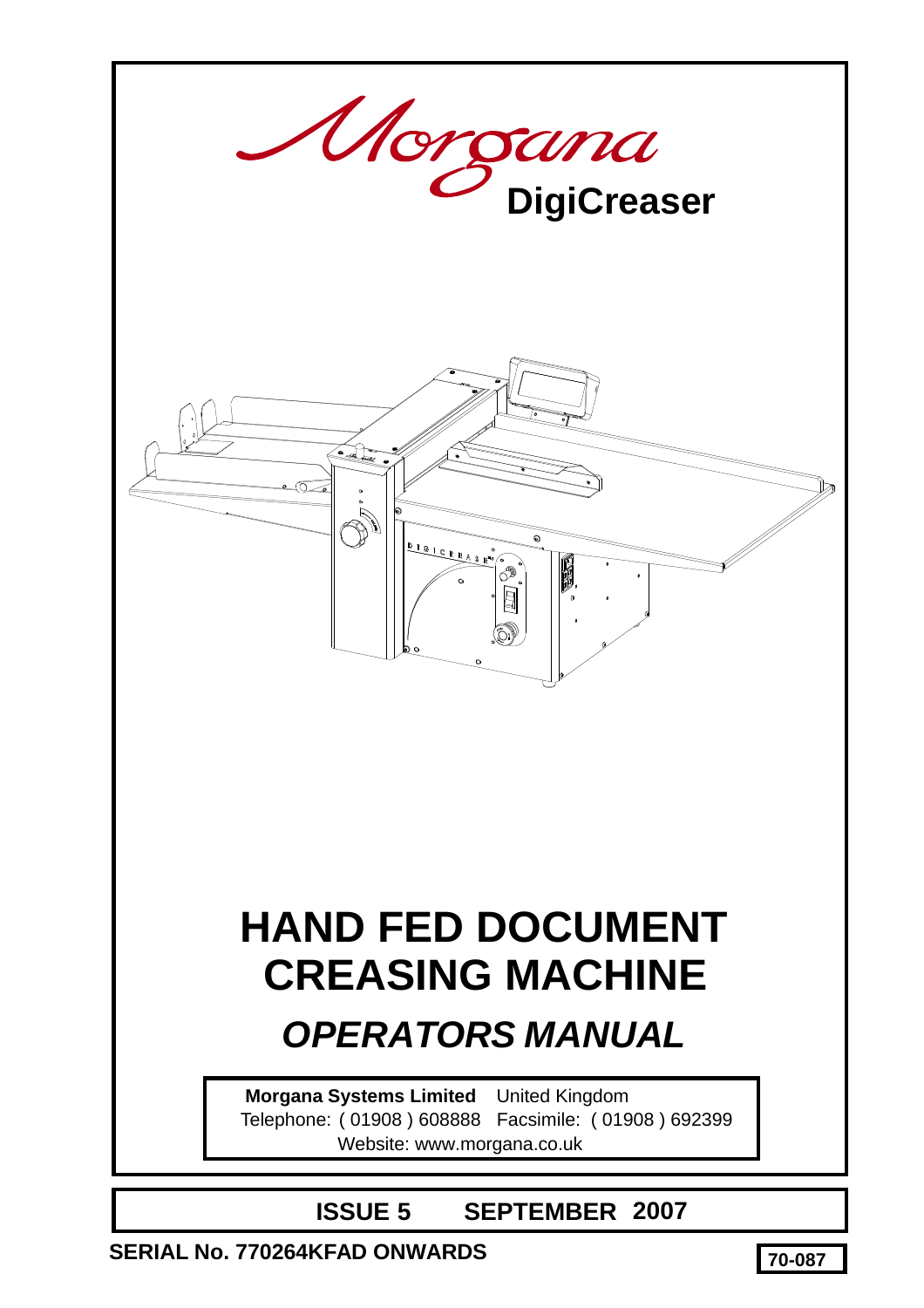Morgana

| <b>INTRODUCTION</b><br>The Morgana Digicreaser                                                                                   | <b>PAGE</b> | 3                    |
|----------------------------------------------------------------------------------------------------------------------------------|-------------|----------------------|
| <b>SAFETY Do's &amp; Don'ts</b>                                                                                                  |             | 4                    |
| <b>THE DIGICREASER</b><br>Labelled Photograph                                                                                    |             | 6                    |
| <b>THE CONTROLS</b><br>The control panel<br>Features on the control panel                                                        |             | 7<br>$\overline{7}$  |
| <b>QUICK START GUIDE</b>                                                                                                         |             | 8                    |
| <b>OPERATING THE DIGICREASER</b><br>Setting the machine<br>Programming the machine<br>Reading stored programmes<br>Paper jamming |             | 10<br>11<br>12<br>12 |
| THE STACKER ASSEMBLY<br>Setting the Stacker unit                                                                                 |             | 13                   |
| <b>PERFORATING</b><br>Equipment, spares<br>Setting the machine                                                                   |             | 15<br>16             |
| <b>THE BLADE ASSEMBLY</b><br>Setting the blade pressure<br>Setting the blade alignment                                           |             | 18<br>19             |
| <b>REPLACING CREASING BLADE SETS</b><br>Installing new blade sets<br><b>Spares</b>                                               |             | 20<br>21             |
| <b>TROUBLE SHOOTING</b>                                                                                                          |             | 22                   |
| <b>DISPATCH KIT</b>                                                                                                              |             | 24                   |
| <b>ACCESSORIES &amp; OPTIONS</b>                                                                                                 |             | 25                   |
| <b>RECOMMENDED SPARES</b>                                                                                                        |             | 26                   |

Page 2 **HAND FED CREASING**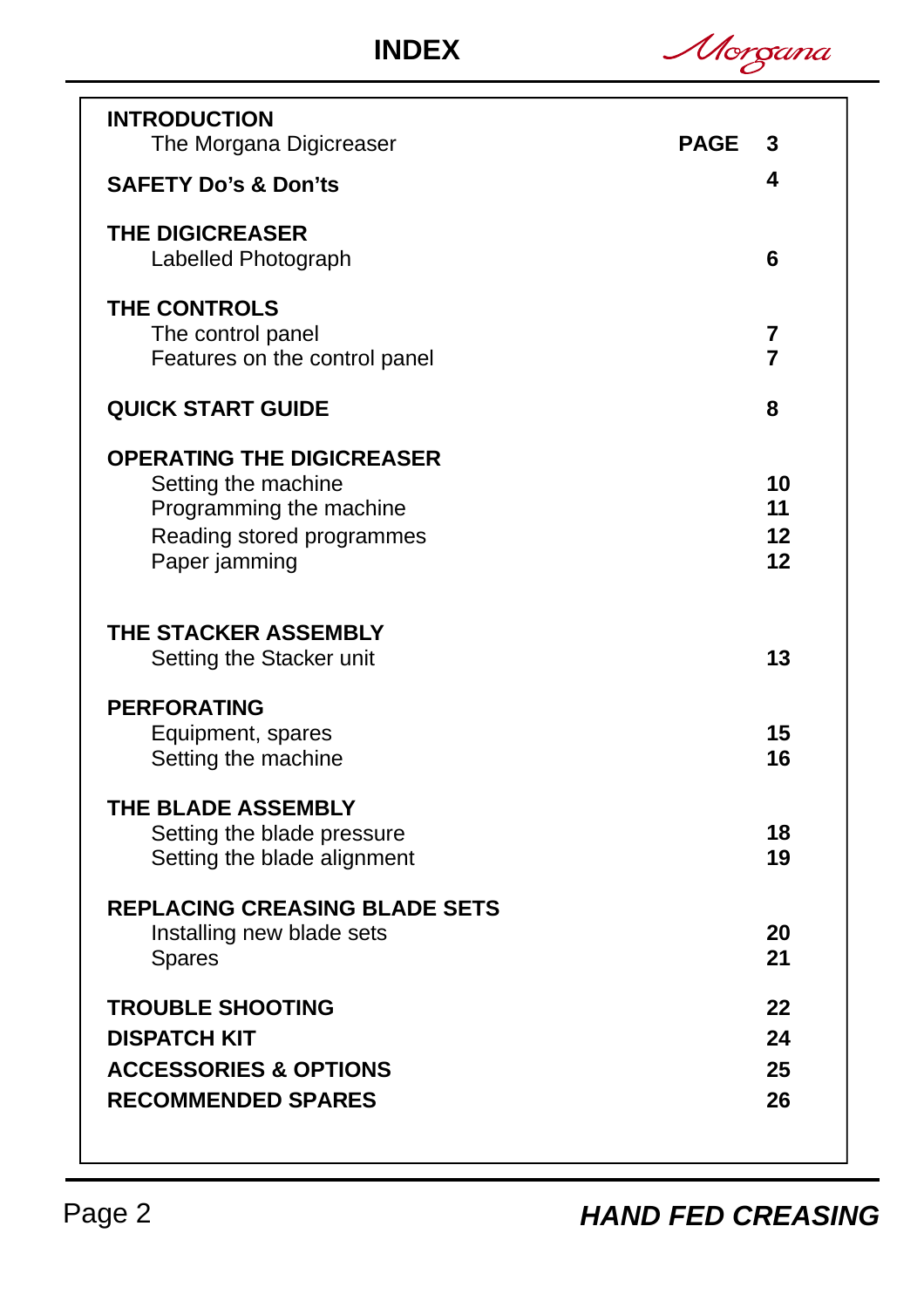Morgana

The Morgana Digicreaser is a fully automatic, after feeding, creasing system designed for use with both conventional litho and digital printers.

The Digicreaser is capable of creasing sheet sizes to a maximum of 630mm x 330mm (24.8" x 13") and weights up to 400gsm.

Up to nine creases can be programmed to a single sheet.

The crease is programmed from the leading edge of the sheet using the controls on the front panel.

A minimum distance between creases is 0.1mm.

The Digicreaser has up to nine available memory addresses for programmed creasing operations.

The blade and anvil are mechanically controlled over their entire length and can be adjusted to accommodate various weights of media.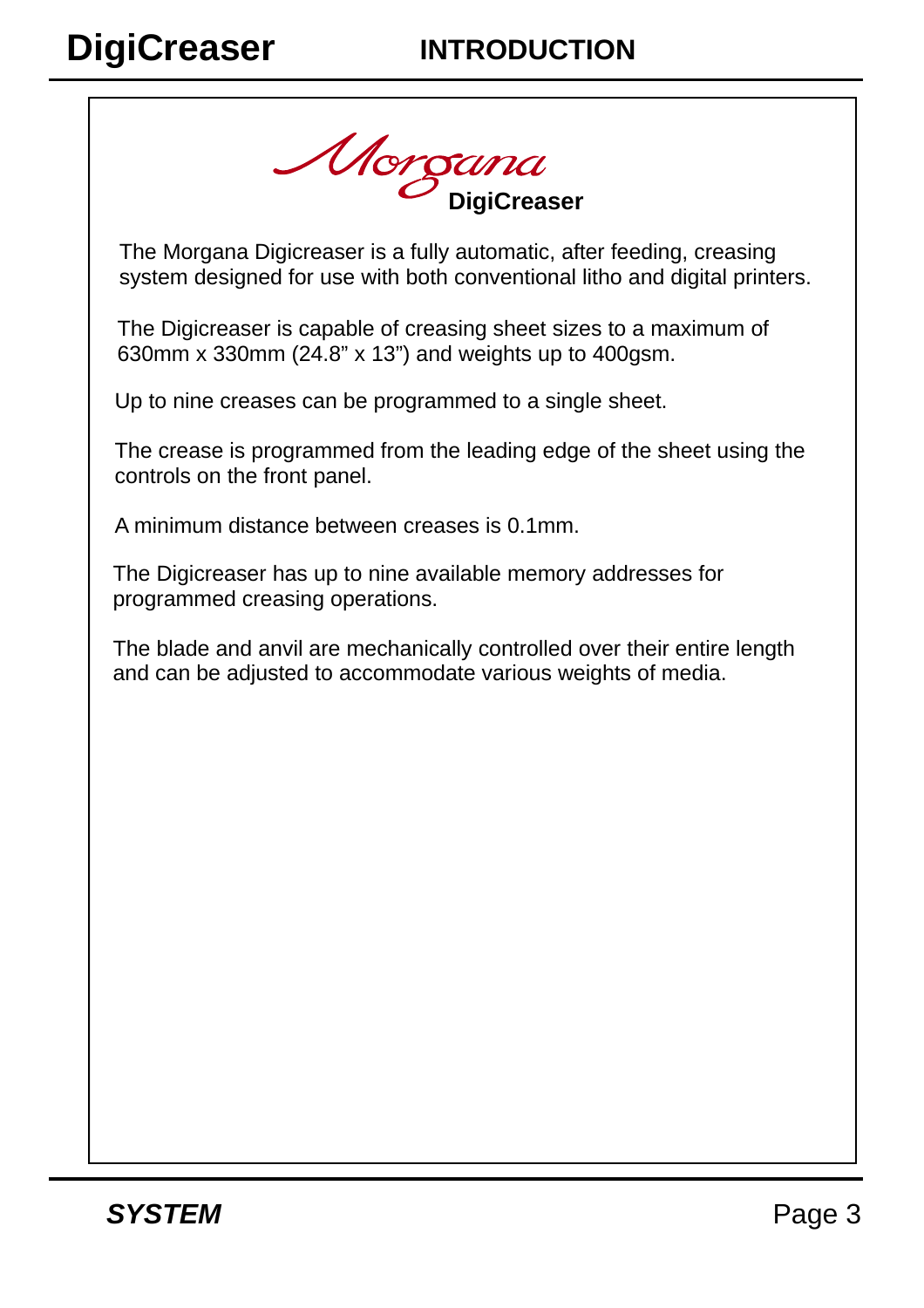Morgana

# **Safety Do's & Don'ts**

- **Do - read this operator manual fully before operating the machine.**
- **Do - operate with the designated AC current only. Use an exclusive outlet, as overloading may cause fire or an electric shock.**
- **Do - install the power cord out of the way to avoid a tripping hazard.**
- **Do - beware of finger traps when replacing roller cassette and fold plates.**
- **Do not - install the machine in an unstable place such that it tilts or shakes.**
- **Do not - unplug the plug or unplug the power cord from the outlet with a wet hand, this can cause an electric shock.**
- **Do not - unscrew and remove any covers from the machine, as it can cause an electric shock or injury.**
- **Do not - place receptacles containing liquids on any surface.**
- **Do not - adjust any part of the machine whilst rollers are running**
- **Do not - operate the machine with loose or trailing clothing or loose hair.**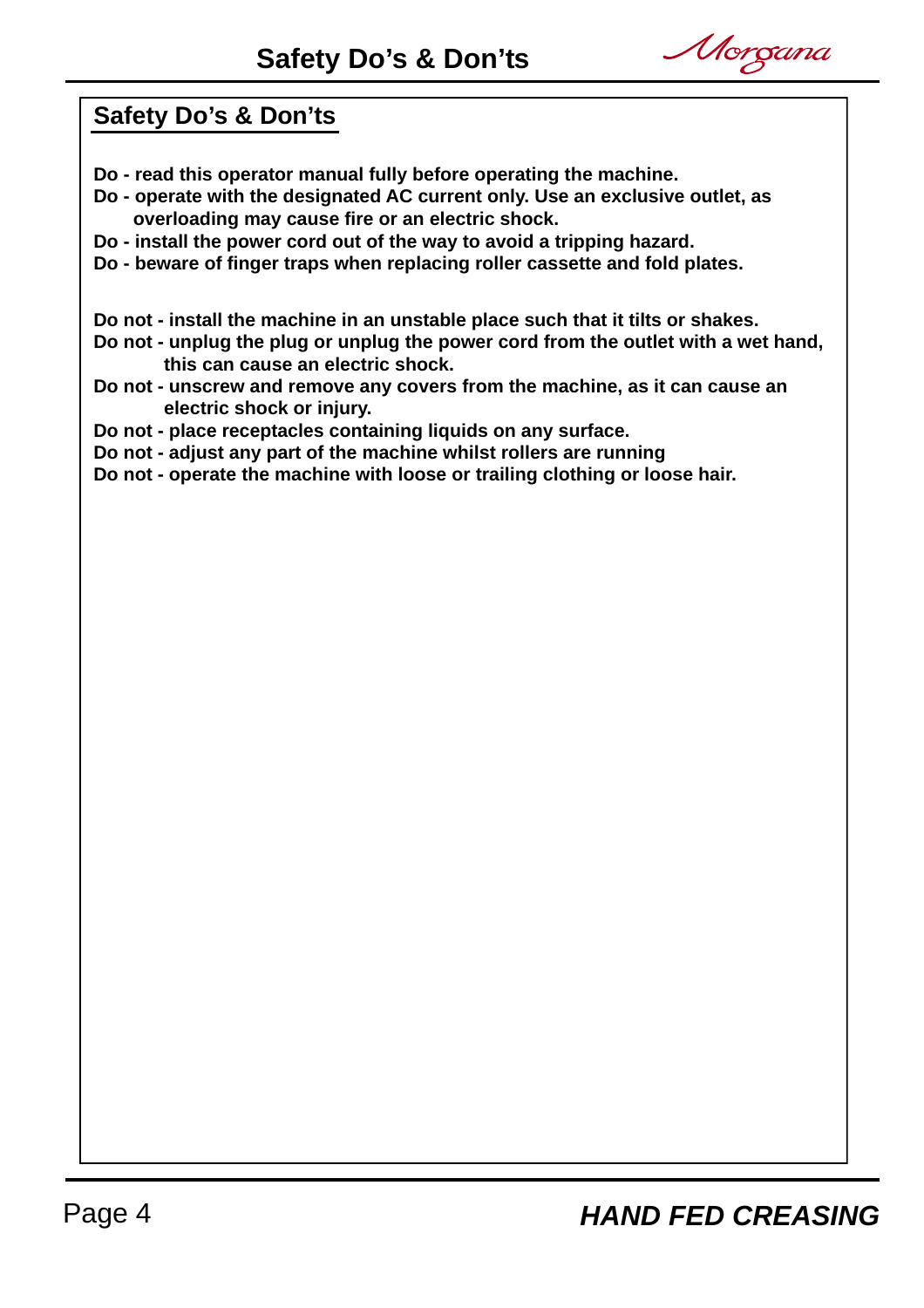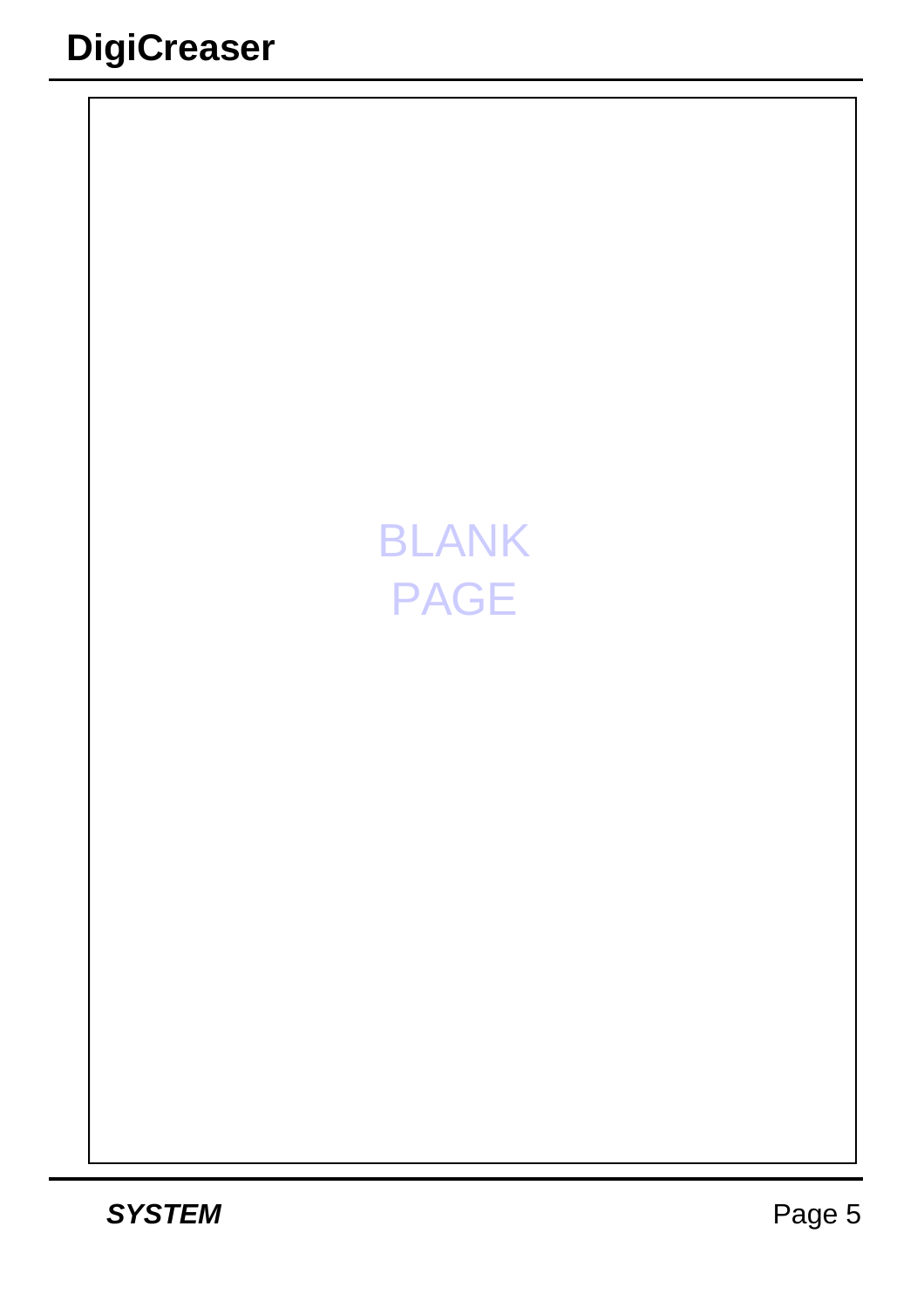**DIGICREASER**

Morgana

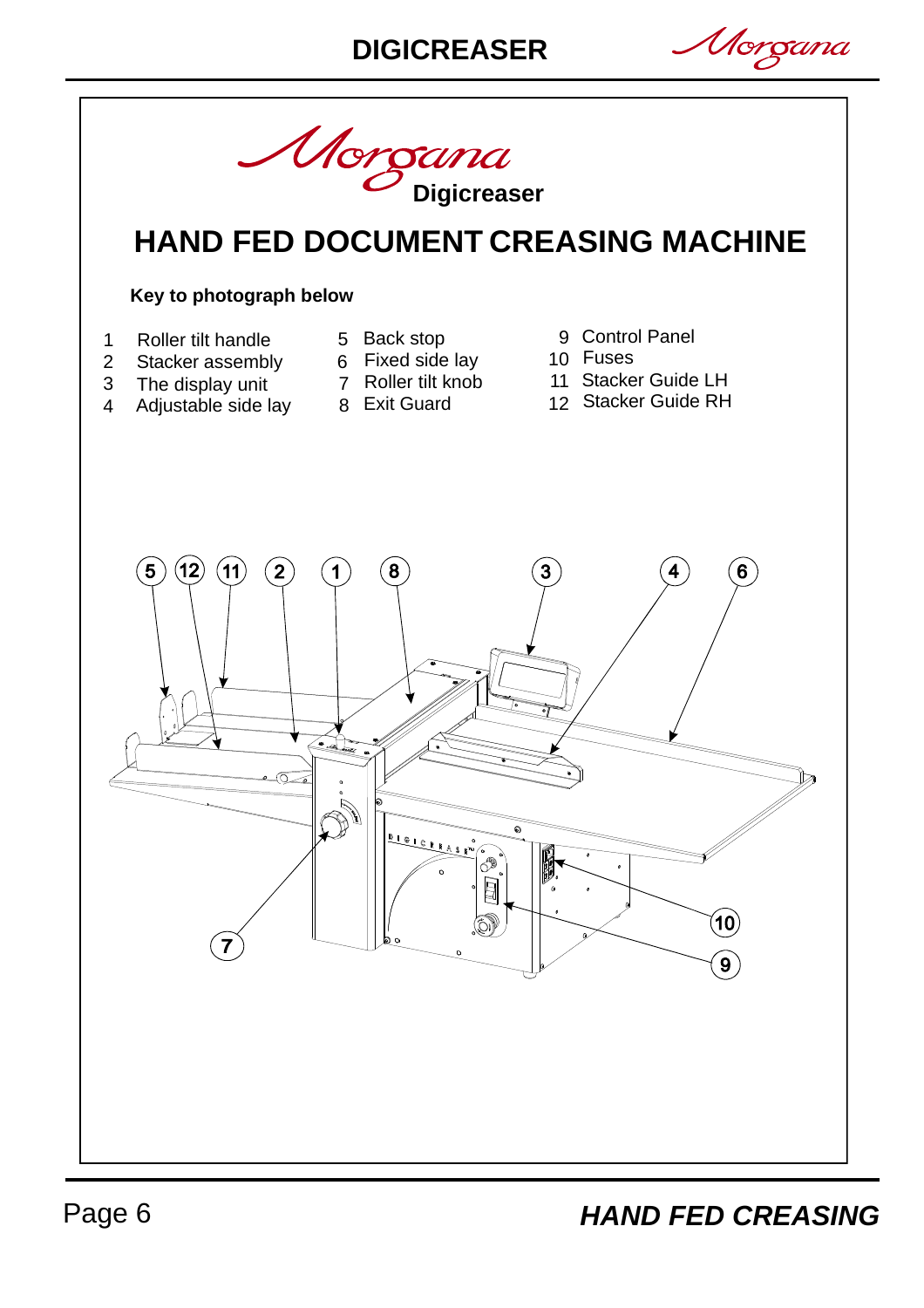The Display Unit and the Switches on the Control Panel allow the operator to read, edit, create and initiate numerous creasing programs within the memory.

The Control Panel houses the Selection Switch, System Switch, and an industry standard Emergency Stop switch which will stop all power going to the machine when activated.

# **THE CONTROL PANEL**



# **Features on the Control Panel**

# **Selection Switch**

Allows the operator to scroll through stored addresses and programs, and to set a crease position.

# **System switch**

When activated the system switch will operate the motors in order to begin the creasing sequence.

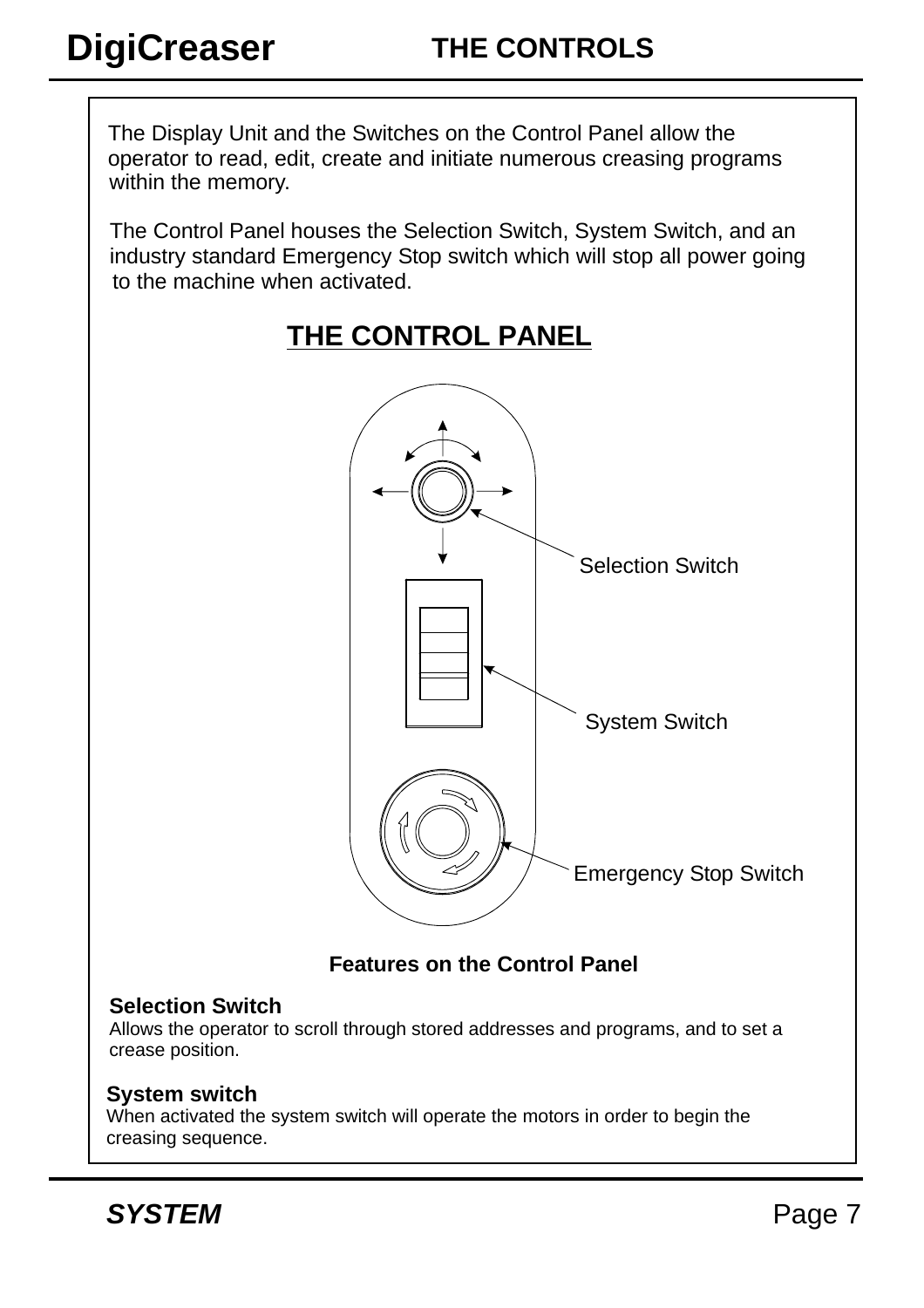Morgana

# **Setting the machine**

- 1. Place the stock to be creased onto the loading table against the fixed side lay.
- Position the adjustable side lay so that the gap between the paper stack and the side lay is approximately 0.5mm (1/64 inch) 2.
- 3. Turn the Emergency Stop button clockwise to switch the power on. The display unit is now illuminated, a typical start up display menu is shown below.



# **NOTE:-**

**The arrows on the display denote the direction in which the selection switch must be moved in order to access the various sub-menus.**

4. Following the arrows on the display unit; move the selection switch to the right to select **Setup** (i.e. Setting the crease positions), a typical display is shown below.



5. Following the arrows on the display unit; move the selection switch down to set the creases. The 1st Crease is now selected.

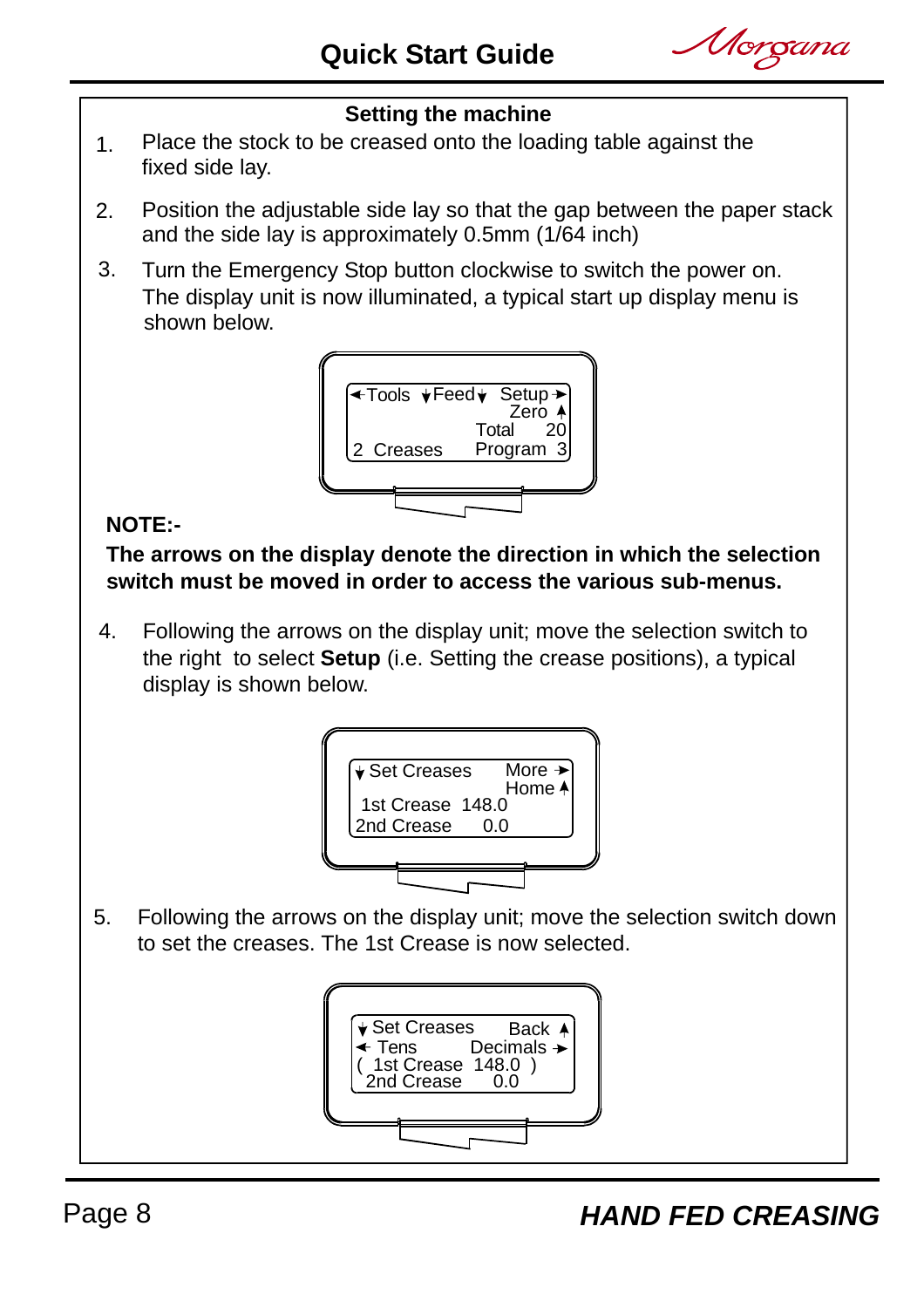- Move the selection switch to the left to select the **Tens**, or to the right to select **Decimals**. The **Tens** or **Decimals** (whichever has been selected) can then be adjusted by rotating the Selection Switch, (clockwise to increase or anti-clockwise to decrease). 6.
- 7. To set the 2nd Crease position move the selection switch down; the 2nd Crease is selected and can be set as described in step 6. Above



- 8. Further creases can be set in this way, up to a maximum of nine creases.
- 9. When the required creases have been set, move the selection switch up step by step until the display contains the word **Feed**, see below.



- 10. Move the selection switch to the right to select Setup.
- 11. Move the selection switch to the right again to select More.
- 12. Move the selection switch up or down to select High Speed or Low Speed.
- 13. Move the selection switch to the right to select **Ok**.
- 14.Move the selection switch up step by step until the display contains the word Feed.
- 15. Press the System Switch down, the display will momentarily read **Please Wait Initiating** and then return to show **High Speed** or **Low Speed.**
- 16. Move the selection switch down to select **Feed**, and feed the sheets individually into the rollers.
- 17. When the sheets have been fed into the machine and creased; move the selection switch up, to select **Stop Feeding**, and then press the System Switch up to stop the machine.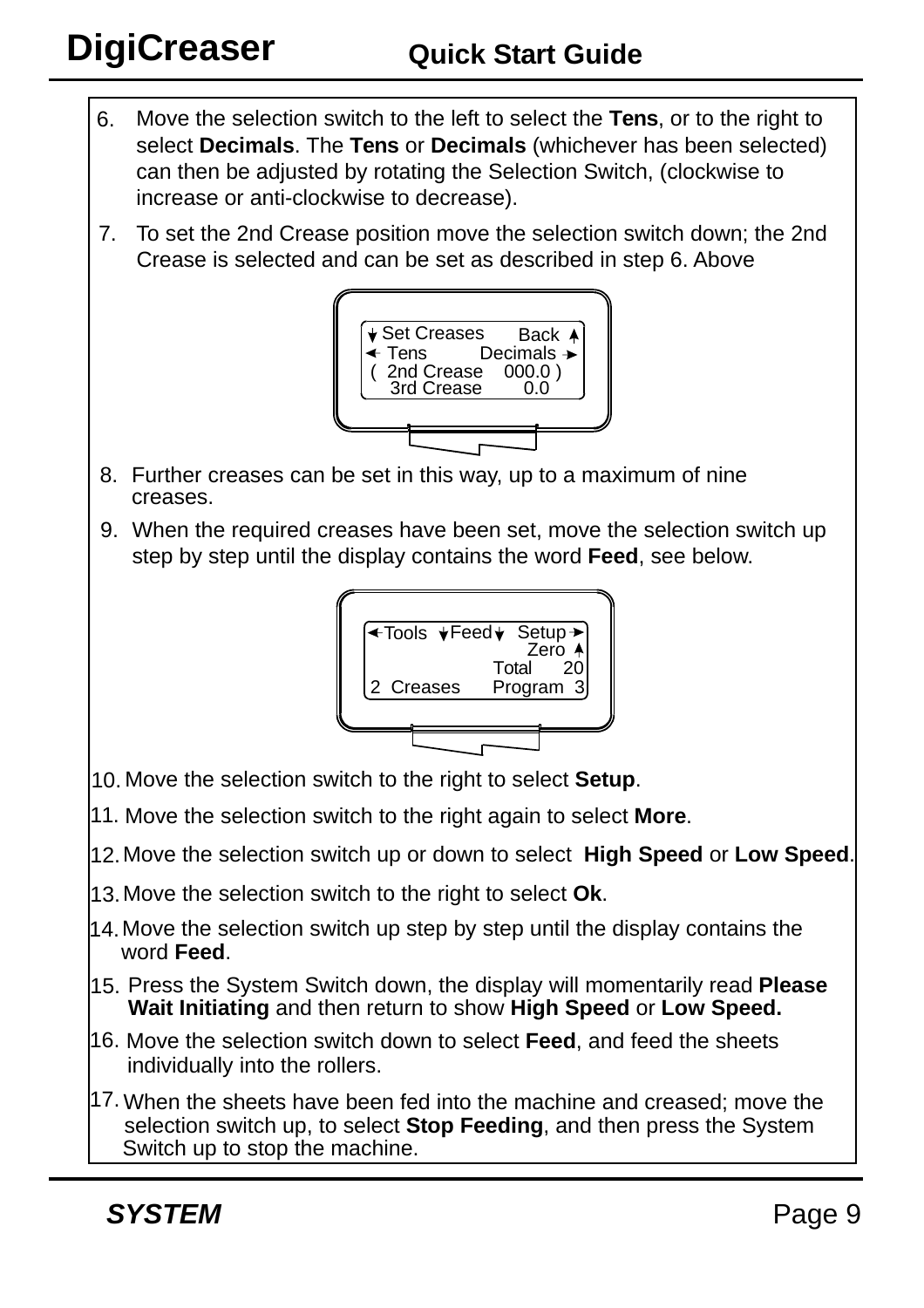Morgana

#### **Setting the Adjustable Side Lay**

Place the paper stack on to the loading table and slide up to the fixed side lay. Position the adjustable side lay up towards the paper stack, allow a gap of approx. 0.5mm (1/64 inch) between the paper and the side lay.

## **Setting the Roller Tilt Mechanism**

The roller tilt mechanism has been designed to compensate for when the creasing position on the sheet is not square. This could be due to an inaccuracy in the media or if the roller tilt mechanism has been incorrectly set. The mechanism will be set to zero (square) when the machine is supplied.

To set the mechanism, unlock the roller tilt knob located below the roller tilting handle by turning anti-clockwise. Move the roller tilt handle left or right in order to compensate for any inaccuracy. When the position is set, ensure to lock the roller tilt knob before operating the machine. Repeat the above procedure until the creasing position is square.

# **Setting the positions of drive wheels and hubs**

It is important that the drive wheels and drive hubs on the roller shafts are arranged evenly across the width of the media being creased. This is done to ensure that the media is accurately driven and supported through the rollers.

The drive wheels and hubs are fixed to the rollers by means of a grub screw. To locate this grub screw the rollers can be rotated by operating the motor manually.

#### **DO NOT ROTATE THE DRIVE ROLLERS BY HAND.**

To operate the motors manually, switch the machine 'on' at the Emergency Stop switch. Following the arrows on the display unit, move the selection switch to the left to select **Tools**, the display will now show the Tools sub-menu. Press the system switch down and then move the selection switch to the left or to the right, to rotate the rollers in short pulses. This procedure should be repeated when installing perforating blades and anvils onto the drive wheels and hubs. Lift the exit guard to see if the grub screws in the drive wheels and hubs can be seen. If the grub screws cannot be seen, lower the exit guard and rotate the rollers by moving the selection switch to the left or to the right. Loosen the drive wheels and hubs with a 2mm allen key. Arrange the drive wheels and hubs as shown in FIG 10.1. In order to avoid marking on some types of media ensure a gap between the drive wheels and hubs.

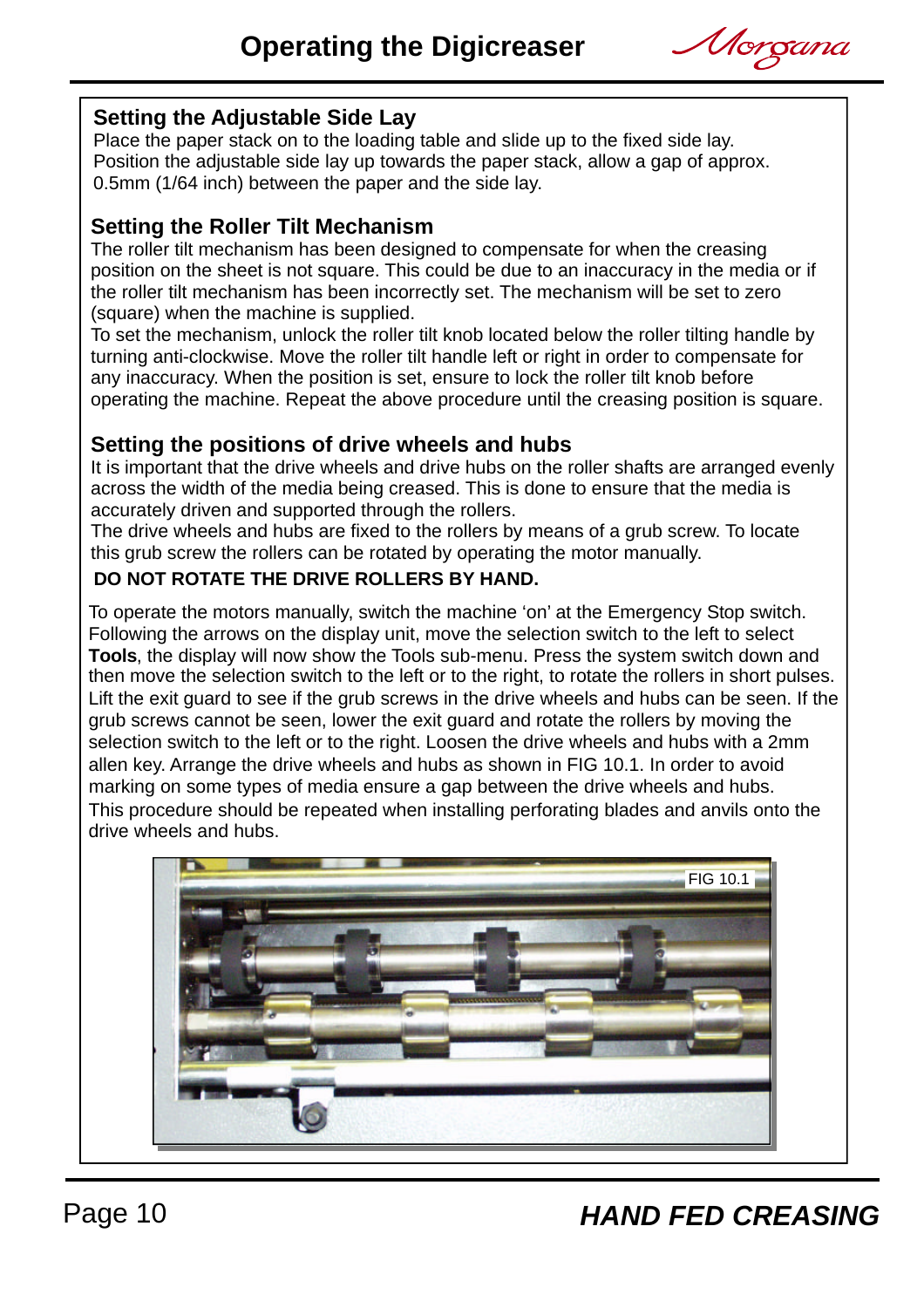# **Programming the machine**

1. Switch the power 'on' by turning the Emergency stop button clockwise to release the safety latch. The display is now switched on.

### **Setting the crease positions**

2. Move the selection switch up, one click at a time, until the start up menu is displayed as shown below.



- (i) Move the selection switch to the right to select **Setup**.
- (ii) Move the selection switch down to select Set Creases.
- (iii) Move the selection switch to the left to select **Tens**, or to the right to select **Decimals**.
- (iv) The **Tens** or **Decimals** (whichever has been selected) can then be adjusted by Rotating the Selection Switch, (clockwise to increase or anti-clockwise to decrease).
- (v) Adjust all other digits for the 1st Crease position as described in steps (iii) and (iv), (I.e. move the selection switch to the left to select the Tens or to the right to select Decimals and then rotate the Selection Switch to adjust its value.
- (vi) Move the selection switch down to select the 2nd Crease. The second crease will automatically start at 0000.0. Crease positions can be set in increments of 0.1mm.
- (vii) Set the 2nd Crease position as described in steps (iii) to (v) above. Further creases can be set in this way, up to a maximum of nine creases.

# **Storing the crease positions**

- 3. Once the crease positions are correctly entered, they can be stored as follows.
	- (i) Move the selection switch up, one click at a time, until the display contains the word **More**.
	- (ii) Move the selection switch to the right, one click at a time, until the display contains the word **Programs**.
	- (iii) Move the selection switch down to select **Save All Settings.**
	- (iv) Move the selection switch to the right to select Ok.
	- (v) Move the selection switch to the right or to the left to select **Program 1** to **Program 9**.
	- (vi) Move the selection switch up to save the program in the selected program number.
	- (vii) Move the selection switch up to select **Ok.**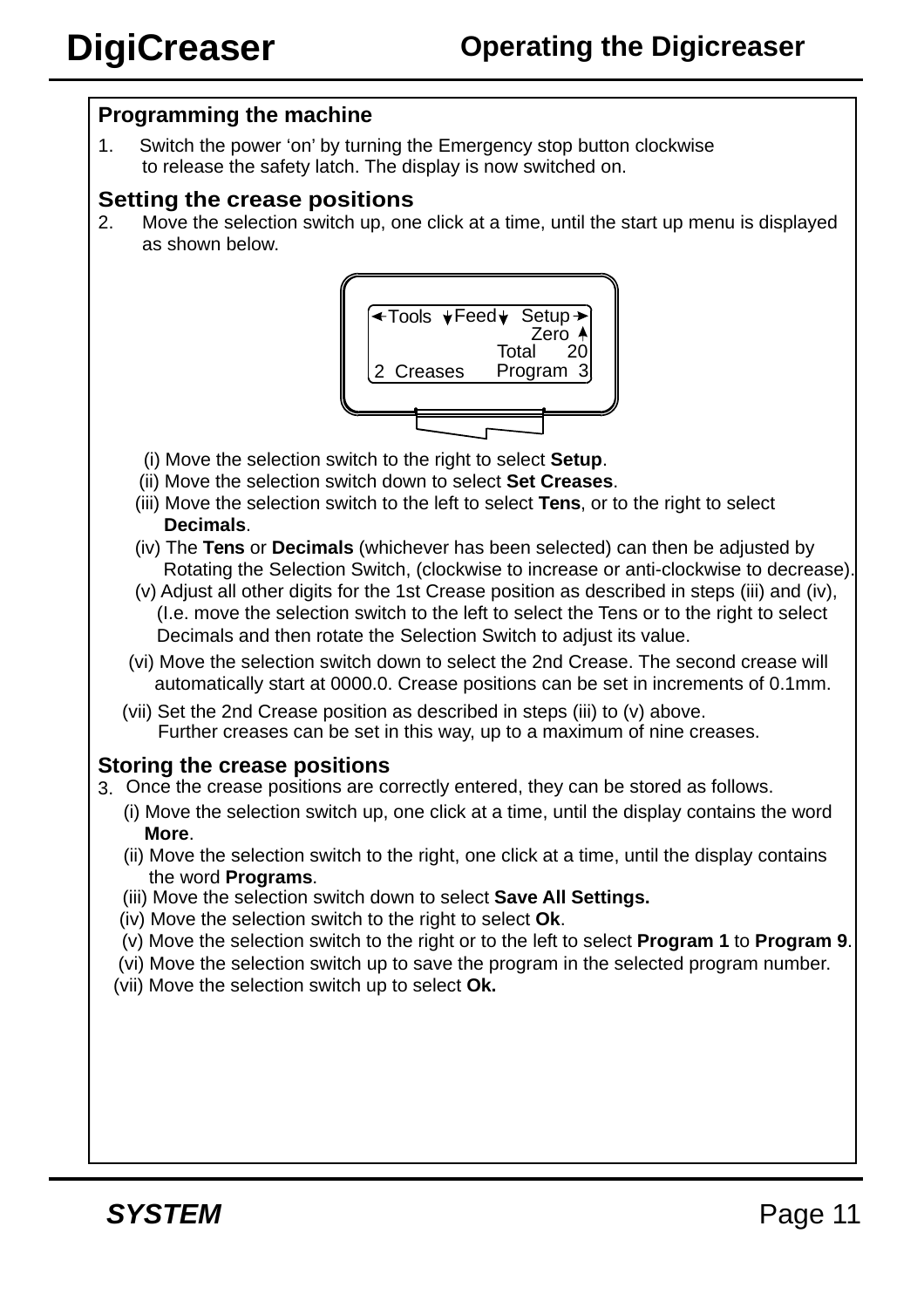Morgana

# **Setting the Speed (High Speed or Low Speed)**

- 4. (i) Move the selection switch to the right to select **Setup**.
	- (ii) Move the selection switch to the right again to select **More**.
	- (iii) Move the selection switch up or down to select **High Speed** or Low Speed.
	- (iv) Move the selection switch to the right to select Ok.
	- (v) Move the selection switch up, step by step, until the display contains the word **Feed**.

## **Running the machine**

- 5. To run the job with the selected settings.
	- (i) Press the System Switch down, the display will momentarily read **Please Wait Initiating** and then return to show **High Speed** or Low Speed.
	- (ii) Move the selection switch down to select **Feed**, and feed the sheets individually into the rollers.
	- (iii) When the sheets have been fed into the machine and creased; move the selection switch up, to select **Stop Feeding**, and then press the System Switch up to stop the machine.

# **Reading stored programs**

Any of the nine stored programs can be accessed and read as follows:-

- (i) From the start up menu, move the selection switch to the right to select **Setup**.
- (ii) Move the selection switch to the right, one click at a time, until the display contains the word **Program**.
- (iii) Move the selection switch down to select, **Select Retrieve Settings**.
- (iv) Move the selection switch to the right to select, Ok.
- (v) Move the selection switch to the right or to the left to select, **Program 1** to **Program 9**.
- (vi) Move the selection switch up to select, **Load**.
- (vii) Move the selection switch up again to select, Ok.

The details of the selected program can now be viewed or edited.

### **Paper jamming**

In the event of a paper jam occurring whilst the machine is operating the display will read **Paper Jam.** In order to remove the paper causing the jam, move the selection switch to the left or to the right to drive the paper forwards or backwards in short pulses.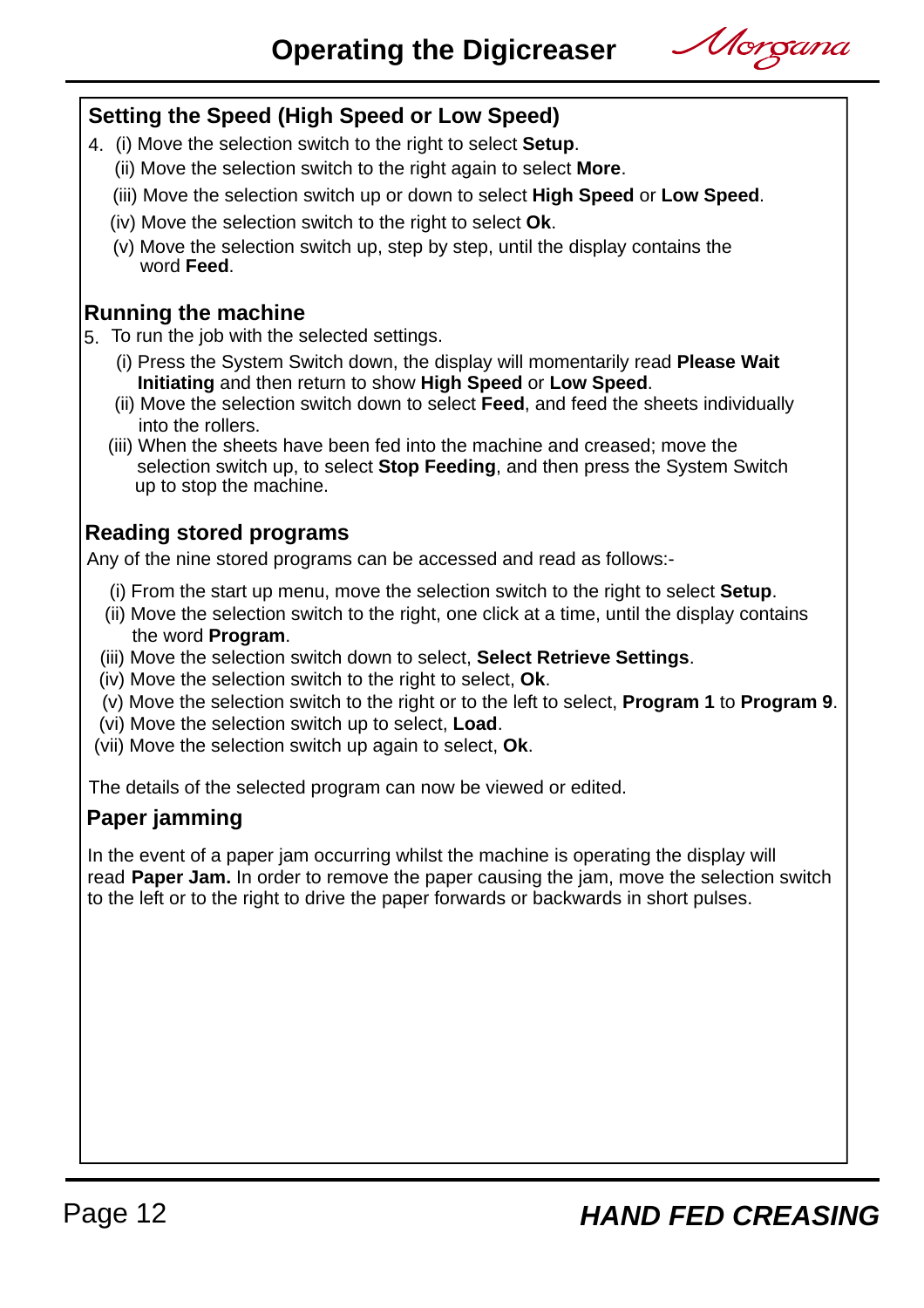The stacker unit on the Digicreaser is used to catch the sheets once they have been creased or perforated.

# **Setting the Stacker assembly**

1. Assemble the stacker unit to the machine as shown in fig 13.1 below.

#### **Important**

**Ensure that the stacker unit has been assembled to the machine properly. However, if it has not, the connection on the magnetic switch will be broken and the machine will not operate (see Trouble shooting pages for details).**

There are two side guides on the stacker unit; a left handed guide and a right handed guide.

The guides will control the way in which the paper is collated by setting their positions on the stacker bed.

- 2. Place a single sheet (from the stack to be creased / perforated) on to the stacker bed against the 'left hand' guide.
- 3. Position the 'right hand' side guide on to the stacker bed leaving a minimum clearance of approximately 1mm each side of the sheet.



**SYSTEM** Page 13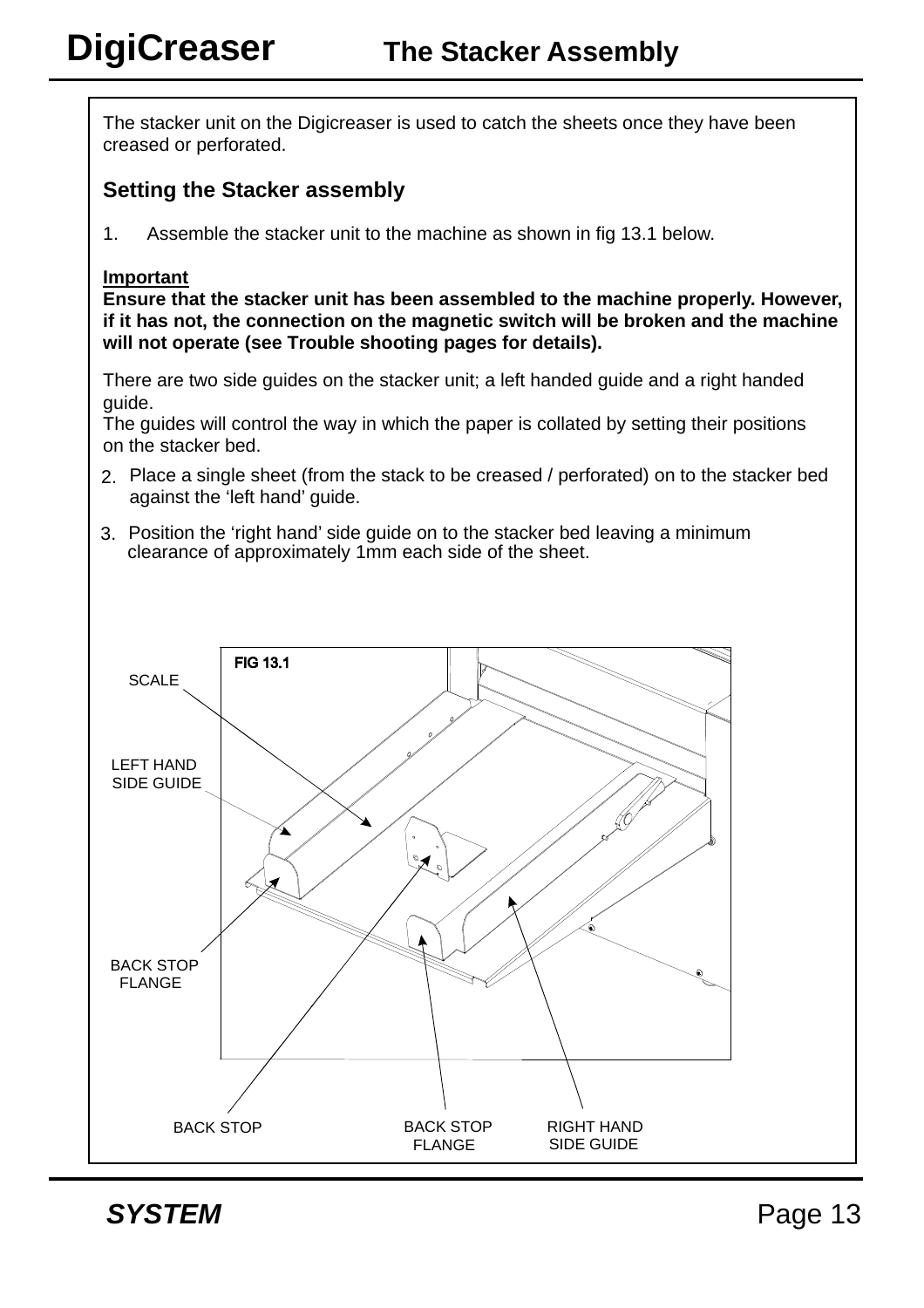Morgana

- 4. Whilst the sheet is between the two guides on the stacker bed, set the distance between the top of the sheet and the backstop flanges to approximately 5mm.
- 5. For shorter sheets, the back stop can be used (as shown in FIG 13.1 to adjust the position of the paper stack.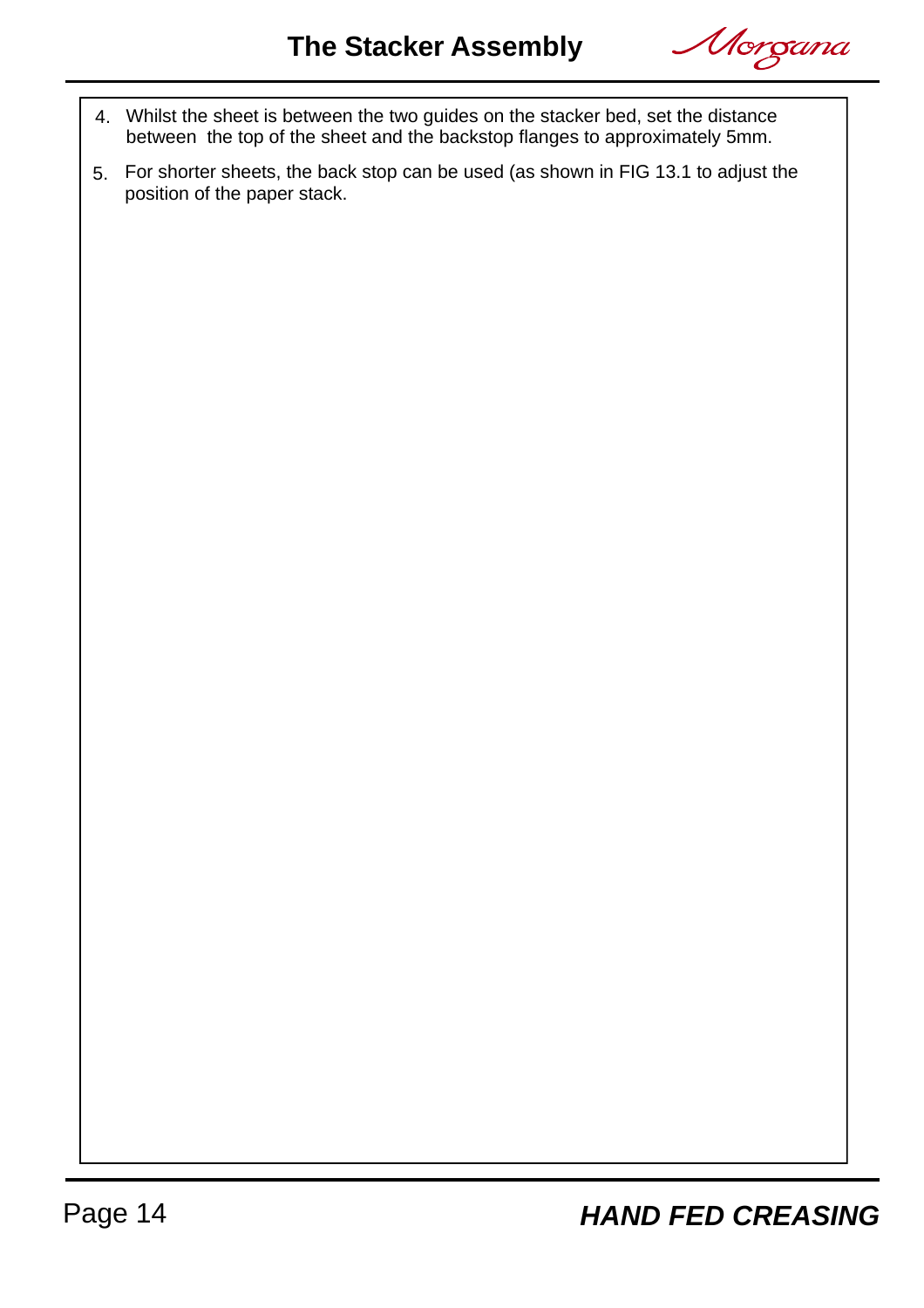# **DigiCreaser** Perforating

Once the machine is set-up, the Digicreaser can be used to perforate or crease.

#### **Note**

**Perforating and creasing can be carried out simultaneously. However, if any adjustment is made to the roller tilt mechanism in order to compensate for the perforation line being 'out of square', this may effect the accuracy of the crease. If this occurs creasing and perforating must be carried out as separate operations.**

The components and tools required to install the perforator are contained in the despatch kit supplied with the machine, they are listed below.

- 1 off Set of standard perforation '56 tooth' blades.
- 1 off Set of standard hardened anvils.
- 1 off Perforator stripper.
- 1 off Scoring wheel
- 1 off 3mm bondhus wrench / allen key
- 1 off 2mm bondhus wrench / allen key



The perforator blades are split into two matching halves and are fitted to the drive wheels as shown in the photograph using the four screws supplied.

A hardened anvil is fitted to the drive hub as shown in the photograph also using the four screws supplied. Again the anvils are made from matching halves.

**Important: The perforator blades are very sharp and care must be taken whilst handling. Do not mix the matching pairs of blades or anvils.**

#### **Perforating 'Spares' kits**

For perforating and other types of paper, various spares kits are available which can be assembled to the machine in the same fashion. They are listed below along with a range of scoring wheels,

|               | <b>Perforating blades</b> 56 teeth Part Number 1-99-41 – | Standard stock /<br>fine perforations. |
|---------------|----------------------------------------------------------|----------------------------------------|
|               | 28 teeth Part Number $1-99-12$ -                         | Medium stock /<br>medium perforations. |
|               | 20 teeth Part Number $1-99-10 -$                         | Heavy stock /<br>coarse perforations.  |
| <b>Anvils</b> | Standard Part Number $1-99-35$ – For all blade types     |                                        |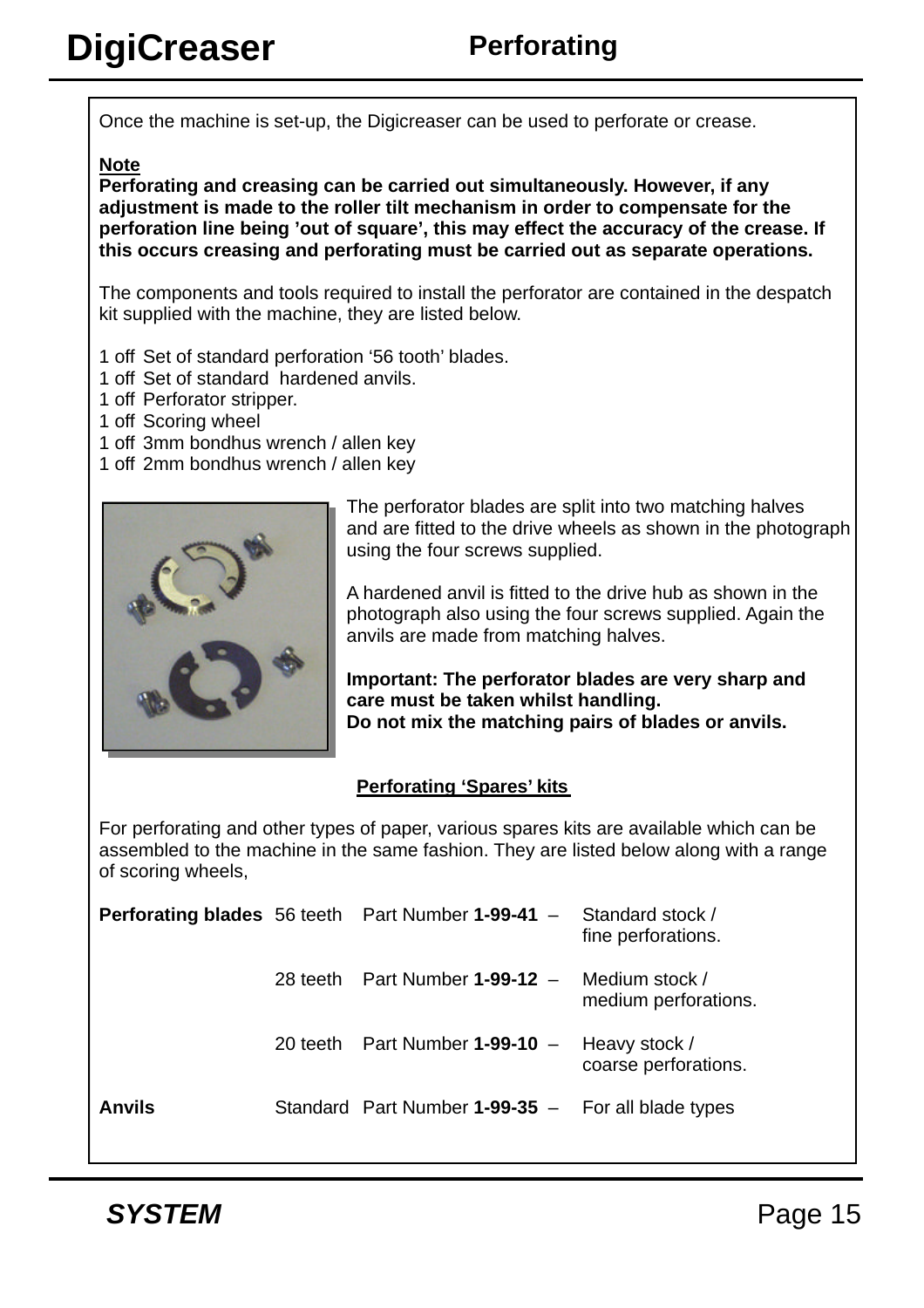Morgana

All of the blades and anvils are supplied with fixings.

**\*Perforator stripper** Standard Part Number **78-013**

\*It is recommended that for multiple perforations, a separate perforator stripper is used for every perforating blade set fitted in the creasing unit.

# **Setting the machine**

- 1. Turn the mains supply to the machine 'off'.
- 2. Remove the stacker unit and open the exit guard.
- 3. Locate and remove the blades / anvils from the despatch kit supplied with the machine.
- 4. Using the 2mm allen key (supplied), loosen the drive wheel that is to accommodate the blades.
- 5. Slide the drive wheel away from any obstructing drive wheels or hubs in order to mount the blades.





- 6. Using the 2.5mm allen key (supplied), take one of the matching pairs and mount on to the drive wheel. Do not secure the blade.
- 7. Mount the other matching pair to the drive wheel as shown (fig 16.1). Secure the blades to the wheel ensuring not to over tighten grub screw.
- 8. Mark on a single sheet the desired perforating position. Feed the sheet through the machine manually until the mark can be seen. Use this mark to assist in fixing the position of the perforating drive wheel to the roller drive shaft.
- 9. Using the 2mm allen key, loosen the drive hub nearest the perforating drive. Slide the drive hub away from any obstructing drive wheels or hubs in order to mount the anvils.
- 10. Using the 2,5mm allen key, take one of the matching pairs of anvils and mount to the drive hub. Do not secure the anvil.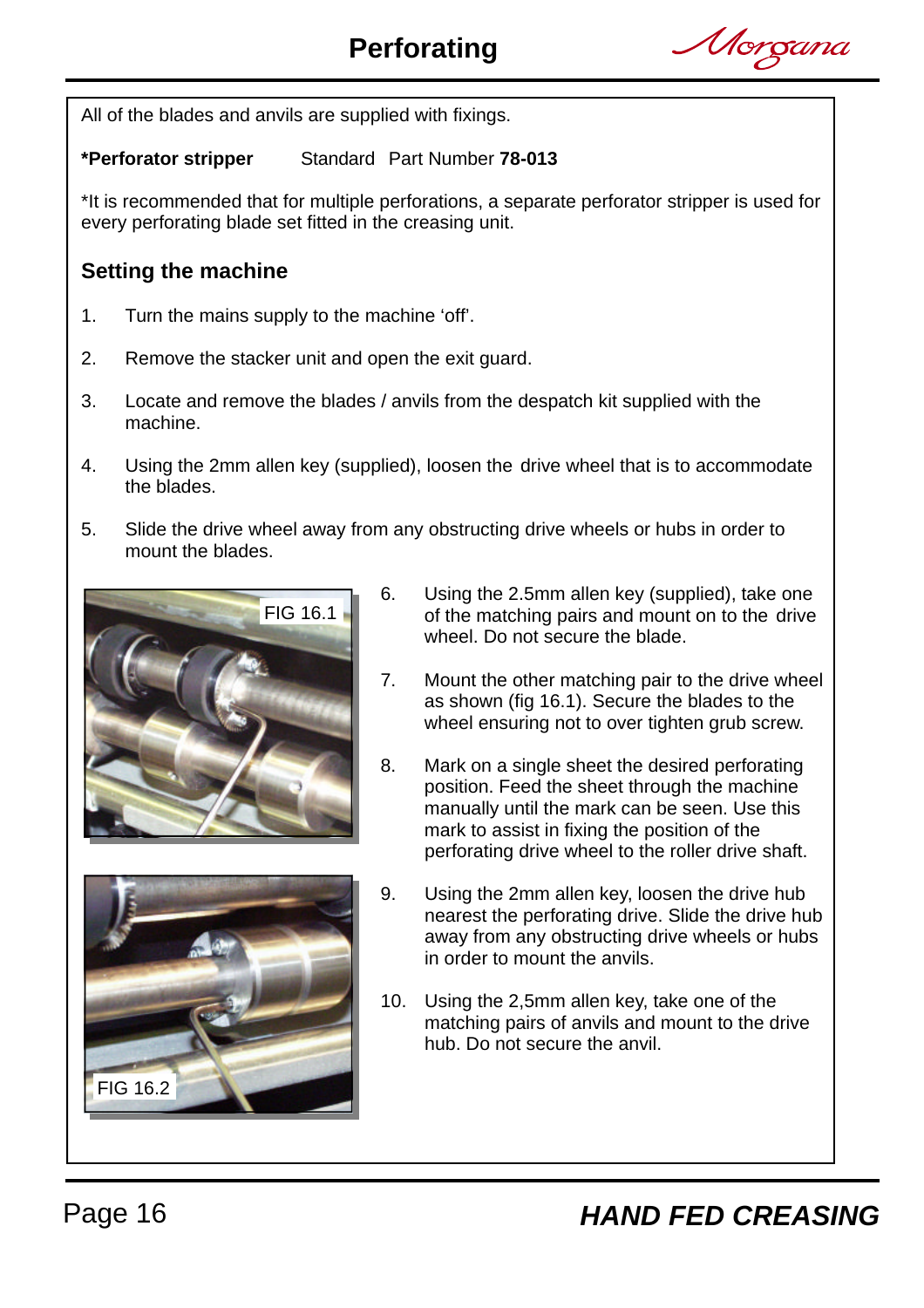# **DigiCreaser** Perforating

- 11. Mount the other anvil ensuring that they have matched on the drive hub. Secure the anvil to the hub ensuring not to over tighten grub screw as shown in fig 16.2.
- 12. Slide the drive hub towards the perforating drive wheel until there is a clearance of 0.5mm.
- 13. To prevent damage to the blades or the anvils, do not force the drive wheel against the hub.
- 14. Fix the perforator stripper adjacent to the drive wheel and blade as shown.
- 15. Operate the machine and test the perforations for form.

**It is important that the drive hubs are arranged evenly across the width of the paper in order to reduce the risk of jamming.**

For multiple perforations repeat the above procedure.



**Fig 17.1** demonstrates a typical set-up for perforating sheets.

- **1** Perforating drive wheel with mounted blades 4 Drive hub with mounted anvils
- **2** Perforator stripper Standard drive hub
- -

**3** Standard drive wheel

**Always remove blades and anvils once the perforating operation has been completed to avoid marking on digital or delicate media.**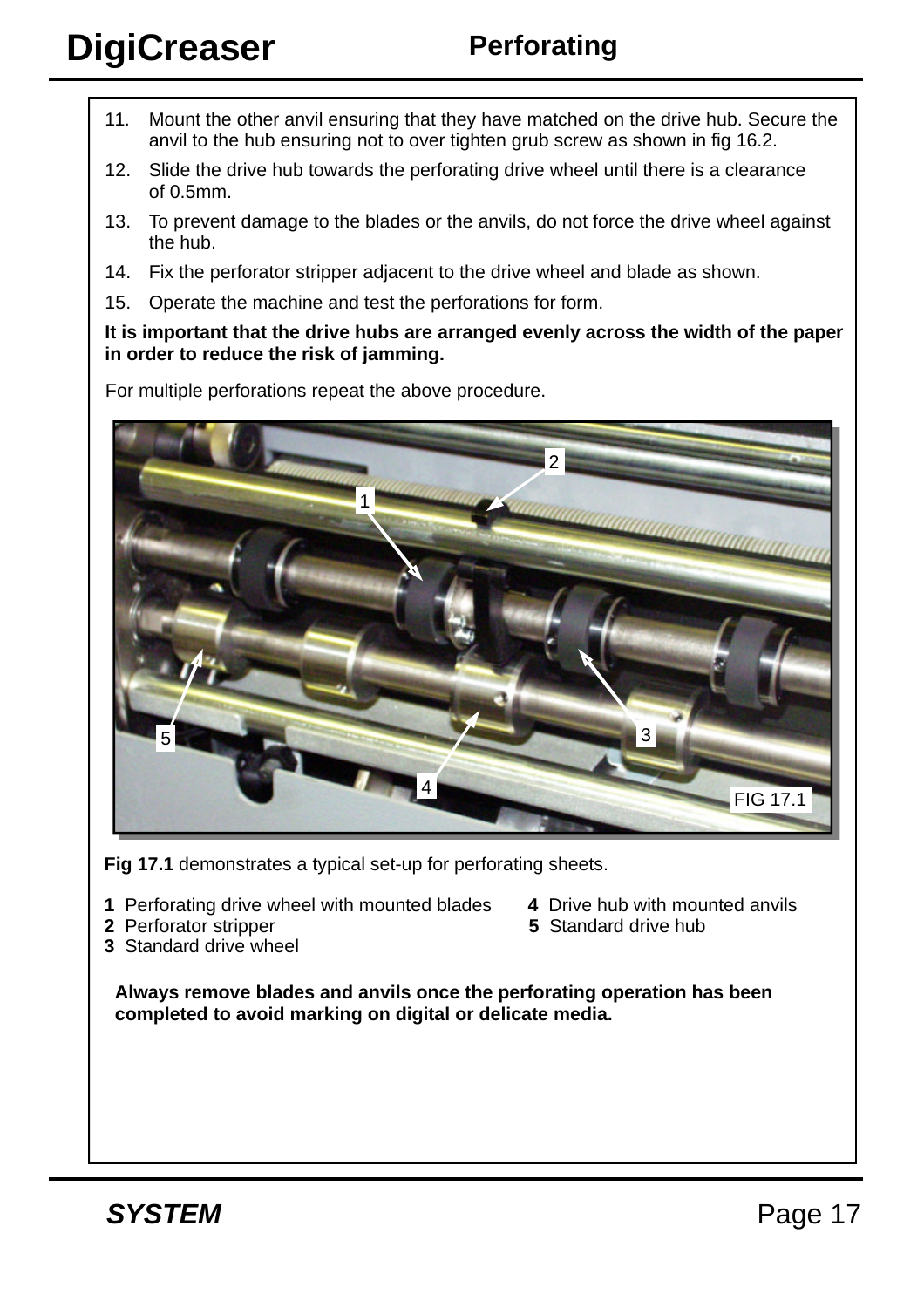Morgana

# **Adjusting the blade pressure (no paper required)**

1. (i) Switch the power 'on' by turning the Emergency stop button clockwise to release the safety latch. The display is now switched on and will show the start up menu as shown below.



- (ii) Move the selection switch to the left to select **Tools**.
- (iii) Move the selection switch down to select **Set Blade Pressure**.
- (iv) Press the system switch down.
- (v) Move the selection switch to the right, the machine will activate and the blade will move to top dead center. The display will now read **Blade is moving to TOP DEAD CENTER** and then change to read **Blade Pressure May Now Be Adjusted See Operators Manual**.
- 2. Raise the exit guard
- 3. Using a 6mm allen key, unlock the shoulder bolts (labelled with scale transfer) positioned at each end of the creasing blade.
- 4. Turn the adjustment cam to adjust the blade pressure. Increasing the gradient on the scale will increase the blade pressure.
- 5. Ensure that the shoulder bolts are locked after setting.

The diagram below demonstrates the adjustment of the blade pressure

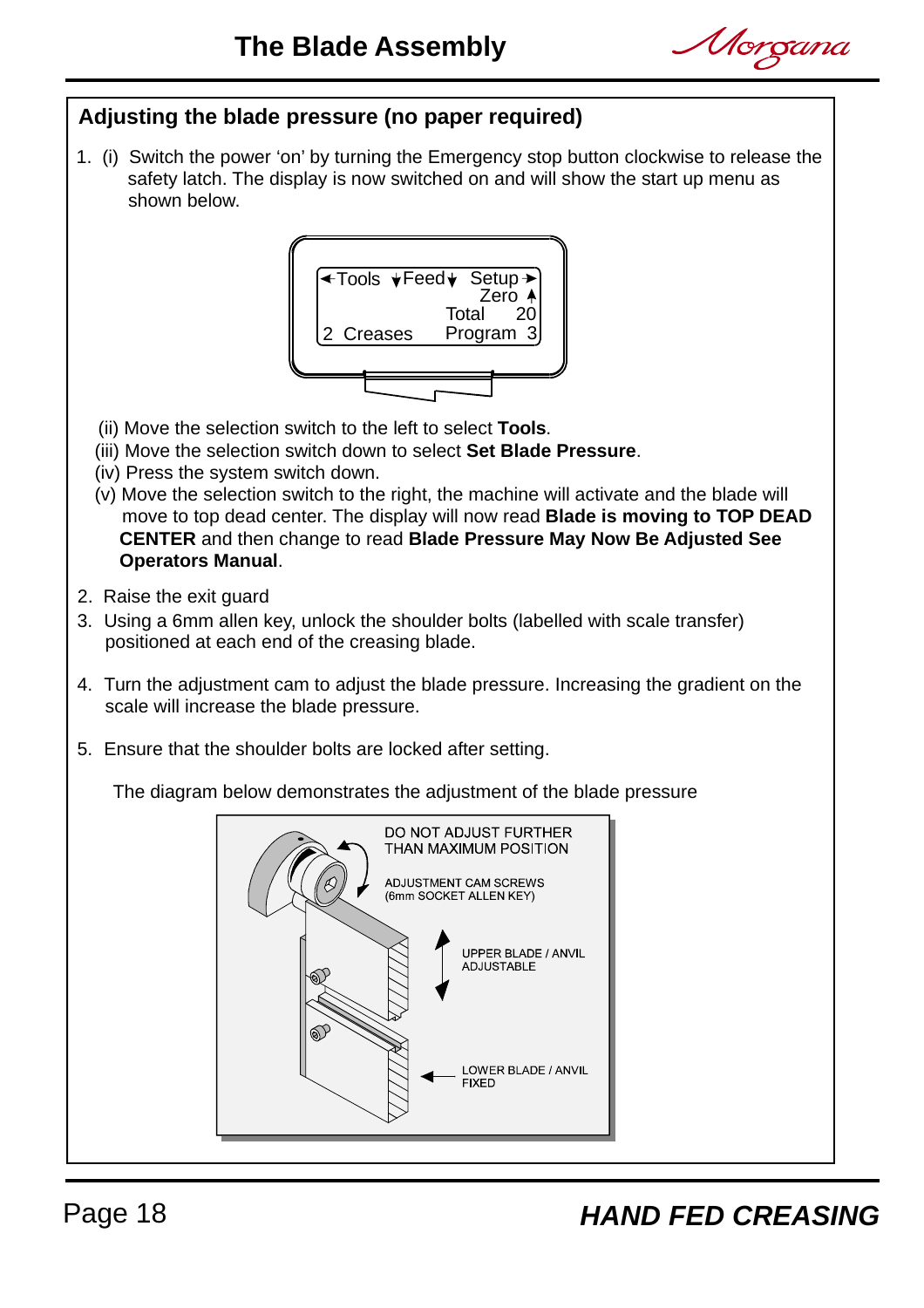# **Adjusting the blade alignment**

If the blade set is misaligned, the media being driven will be subject to scoring or even tearing at any point along the crease line. **Please note that to avoid damage to the blade set, adjustment should only be made in small increments.** The below sketch demonstrates how the blade alignment can be carried out. It is extremely important that the blade and anvil assembly within the creasing unit is correctly aligned. Misalignment of the blade or anvil can lead to damaged profiles and subsequently poor quality creasing so it must, therefore, be corrected immediately.

Adjustment can be made at either of the blade or anvil. The two clearance holes positioned above the roller tilt mechanism are the front alignment (one for blade, one for anvil). The two holes are repeated on the back of the machine for the back alignment.

- 1. Remove the stacker unit from the Digicreaser
- 2. Unlock and centralise the roller tilt mechanism in order to locate the heads of the front alignment screws.
- 3. Using a 3mm allen key, loosen the cap head type locking screws located on the front face at both ends of the blade /anvil as shown below.
- 4. Using a 4mm allen key, locate the two front or back alignment screws in the side frame in order to adjust the blade / anvil.
- 5. The upper screw of the two, will adjust the upper blade / anvil whereas the lower screw will adjust the lower blade / anvil both in very small increments.
- 6. In order to obtain the required position, adjust either the blade or the anvil by a small amount and then operate the machine to test the form of the crease. Repeat the exercise until centralisation is located.
- 7. Using a 3mm allen key, lock the cap head type screws (as per step 3) on both the upper and lower blade / anvil.



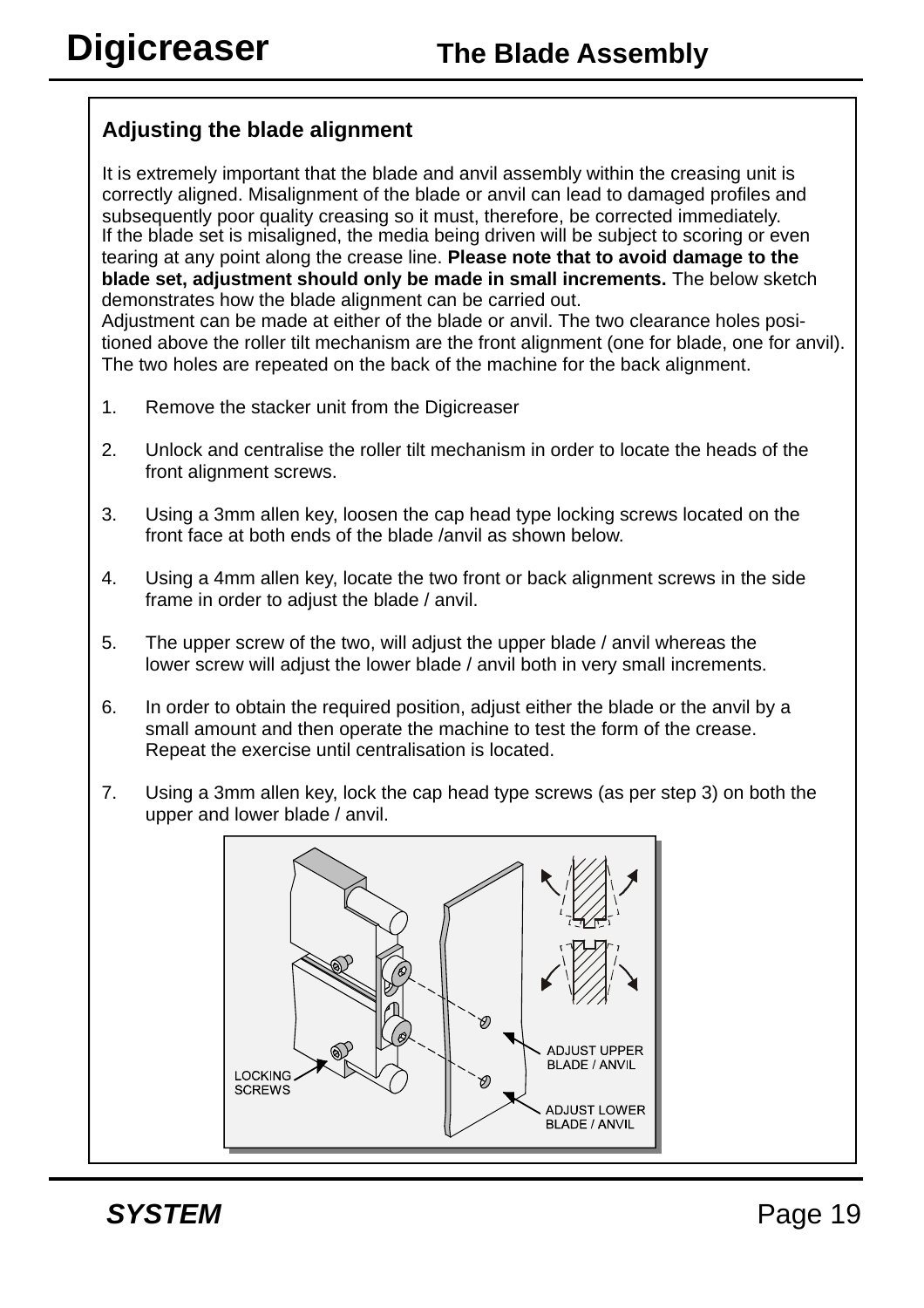

- 1. Before removing the blade assembly, ensure that the lower blade / anvil is NOT at 'top dead centre', Switch the machine off.
- 2. Remove the stacker unit and lift the exit guard.



**BOTH BOLTS** 

**CFNTRAL** 

- Blade Extractor Tools 3. Using a 6mm allen key, loosen the socket head screws located inside the blade adjustment cams. Remove the screws and the blade adjustment cams.
	- 4. Insert the blade extractor tools (70-055-01 & 70-055-02) into the holes in the adjustment links, as shown. Push downwards on the handles of the blade extractor tools to release the blade assembly from the power links.
	- 5. Slide the blade assembly out of the creasing unit and lay it on a flat surface.
	- 6. Slide the adjustment links away from the dowels located in the ends of the blades / anvils as shown in the photograph (left)
	- 7. Place the new blade set into position. Check that the eccentric shoulder bolts on the link plates have been positioned as shown in fig 20.1.
	- 8. (Upper blade / anvil only) Slide the adjustment links onto the dowels.
	- 9. Slide the new blade set into the slots of the creasing unit as shown in fig. 21.1.

Locate the blade extractor tools into the holes in the adjustment links as shown. Pull the handles of the blade extractor tools upwards to engage the blade assembly back into the power links.

10. Set the cam graphics for both ends of the blade / anvil to their lowest point on the scale (ie. When the mark on the scale reaches the mark on cam holder) Fasten the socket head screws on the adjustment cams until they are tight.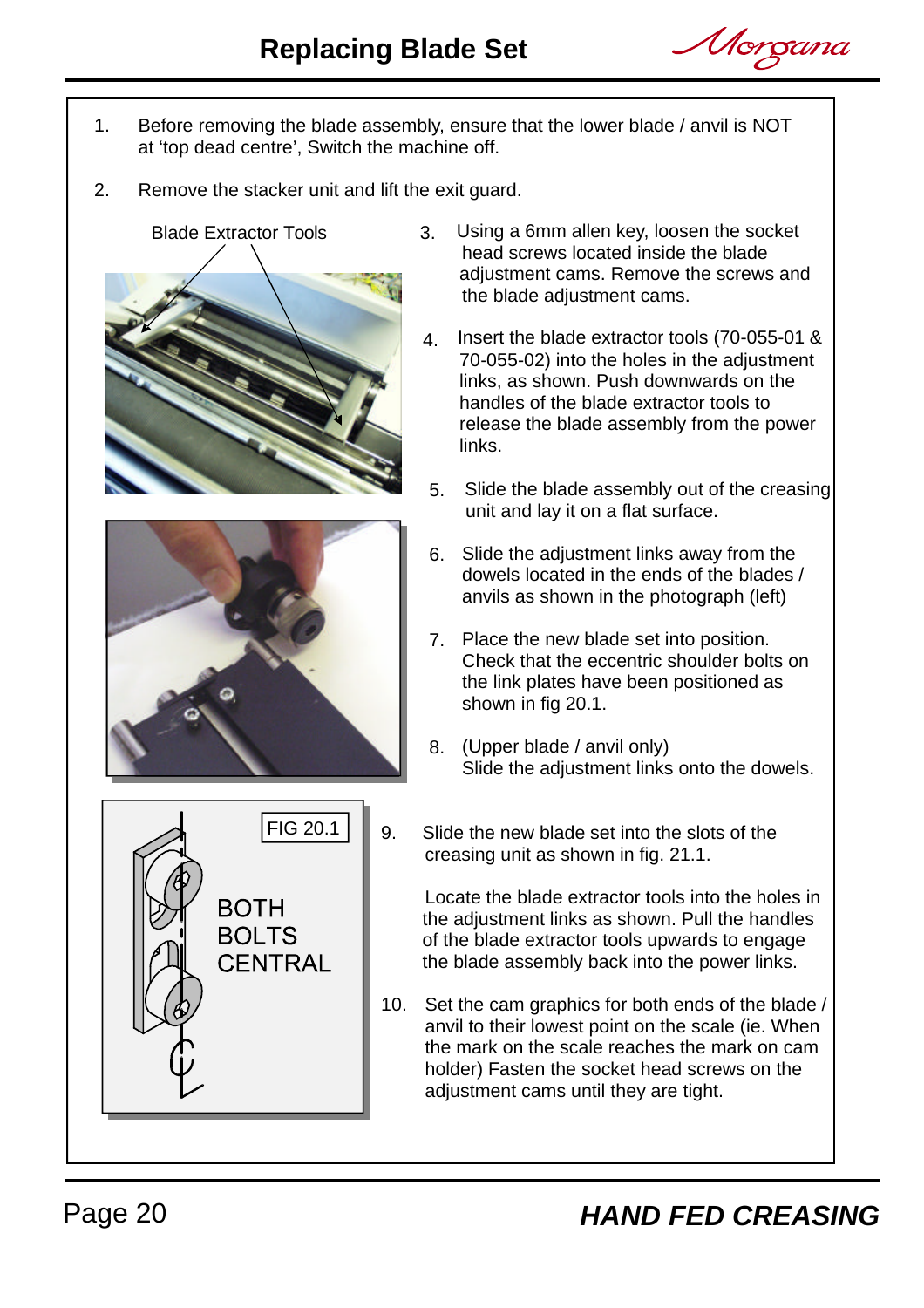

- 11. Push the exit guard down and replace the stacker assembly before operating the machine.
- 12. Switch the machine on and test the crease for form.

**If the pressure and the alignment of the crease is not to a satisfactory level, see pages 19 –20 to adjust the creasing line.**

#### **'Spares' kits**

In the event of any damaged or lost components within the blade assembly, spares kits are available on request. However, components within the blade set can not be ordered separately ie single blade or anvil.

#### **Standard Blade set Part number 76-213-01**

Consisting of a standard blade and anvil, blade brushes, blade links and alignment bolts.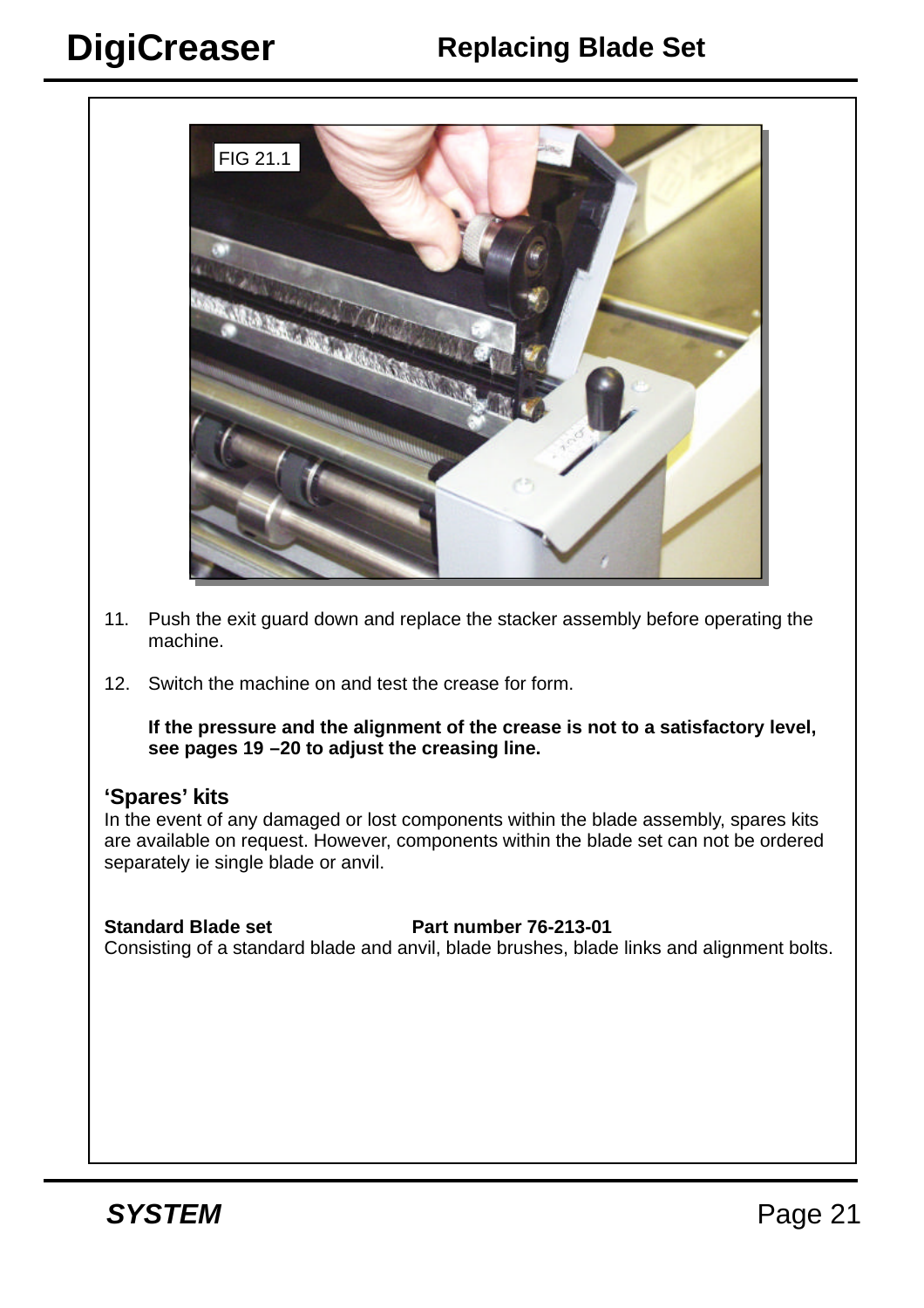Morgana

# **Paper crease out of square**

- Check that the sheets are all square and exactly the same size before loading the stack on to the table.
- Check that the roller tilt mechanism is correctly set and locked in position.
- Check that the adjustable side lay has been correctly positioned ie. No further than 0.5mm from the paper stack.

# **Paper jamming**

• Check that the first crease position is not too close to the leading edge of the paper. A minimum distance of 32mm is recommended.

# **Machine will not start**

- Check the power supply to the machine.
- Check that the emergency stop button has been released.
- Check that the exit quard is down.
- Check that the stacker unit is located correctly and has not been disconnected from the magnetic switch.
- Check that the lower blade / anvil is connecting to the home switch (mounted below the lower blade / anvil).

# **Paper not feeding**

- Ensure that the adjustable side lay is not pressed against the sheet of paper.
- On digital media, the feeding performance may be improved if the leading edge of the stack is trimmed before loading onto the Digicreaser.



# **Machine not counting**

• Open the exit and remove the blade set (see pages 20-21) to access the dual sensor post located in between the drive rollers. Using a soft brush, clean the visible sensor on the end of the post. Use the brush to clean the sensors between the post and the bottom paper guide which are not visible. Photograph (left) shows the dual sensor post containing the sensors.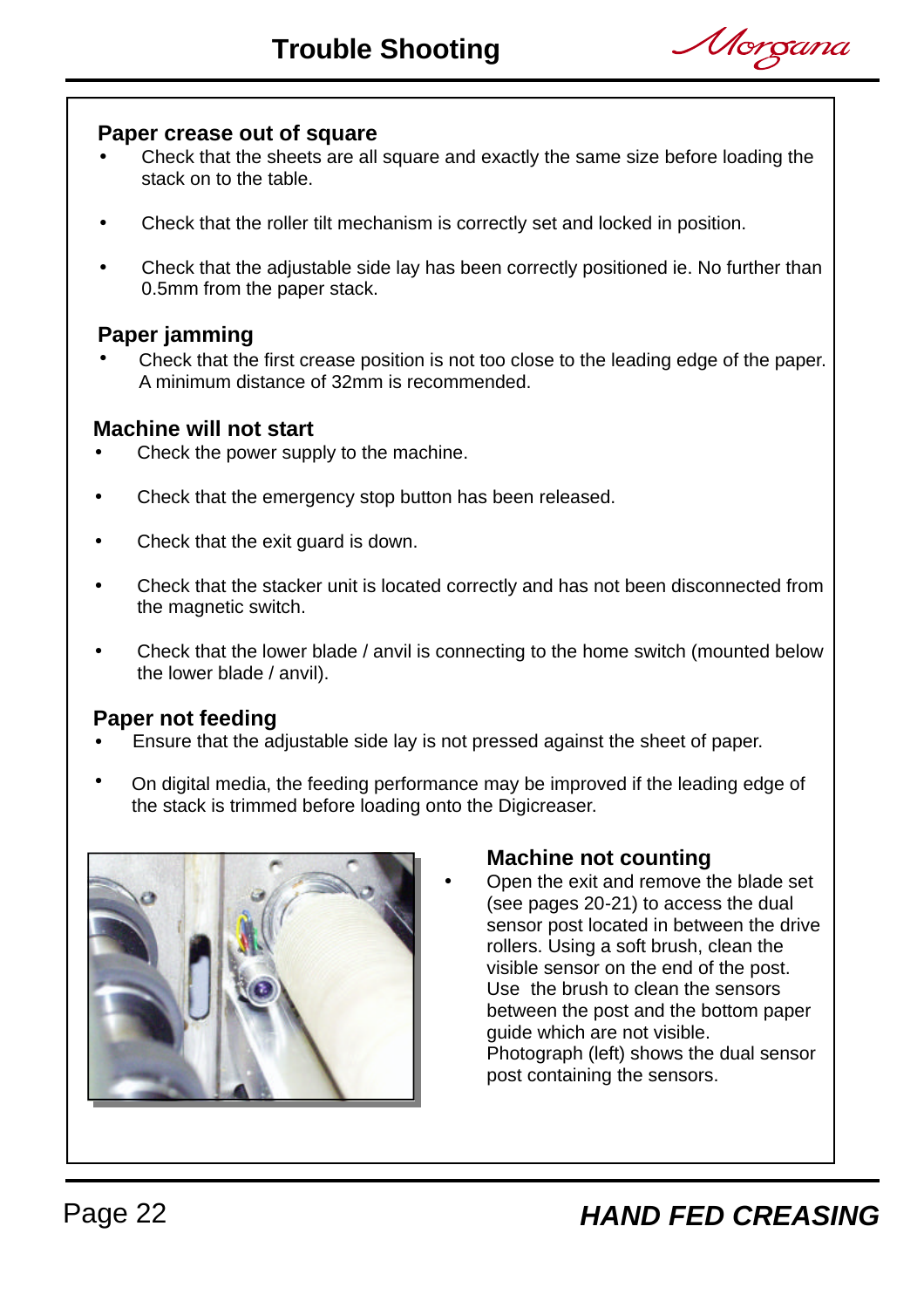# **Control panel reads**

## • **Overlap - Probable Cause - Double Sheet**

If the machine is 'cutting out' and the control panel reads **Overlap - Probable Cause - Double Sheet** check that the machine is not feeding multiple sheets.

### • **Blade Not Home**

If at any time during the creasing process the control panel reads **Blade Not Home** it is indicating that the lower blade / anvil has not made contact with the HOME switch ie. blade still in top position. Switch the machine off and remove the blade set and ensure that the area is free from obstructions. Return the blade set to the creasing unit and switch the machine on. Operate the machine in the normal sequence, if the display continues to read **Blade Not Home** it is advised to contact a Service Engineer immediately.

### • **The Paper Path is not clear**

If before operating the machine the display reads **The Paper Path is not clear** this indicates that there is an obstruction between the upper sensor assembly and the paper guide sensor (as shown in the photograph on page 22). If there is no obvious obstruction in the paper path, switch the machine off and repeat the same procedure as explained above.

### **Recommended weekly Operator maintenance**

- Clean all sensors
- Clean in feed rollers and output drive hubs using the Morgana cleaning kit (Morgana cleaning kit part number – 90-018)
- Remove and clean the blade assembly
- With the blade assembly removed, clean the slots and surrounding area within the creasing unit.

### **Technician Maintenance**

It is recommended that your Morgana Digicreaser is fully serviced at least once every six months by a factory trained Service Engineer.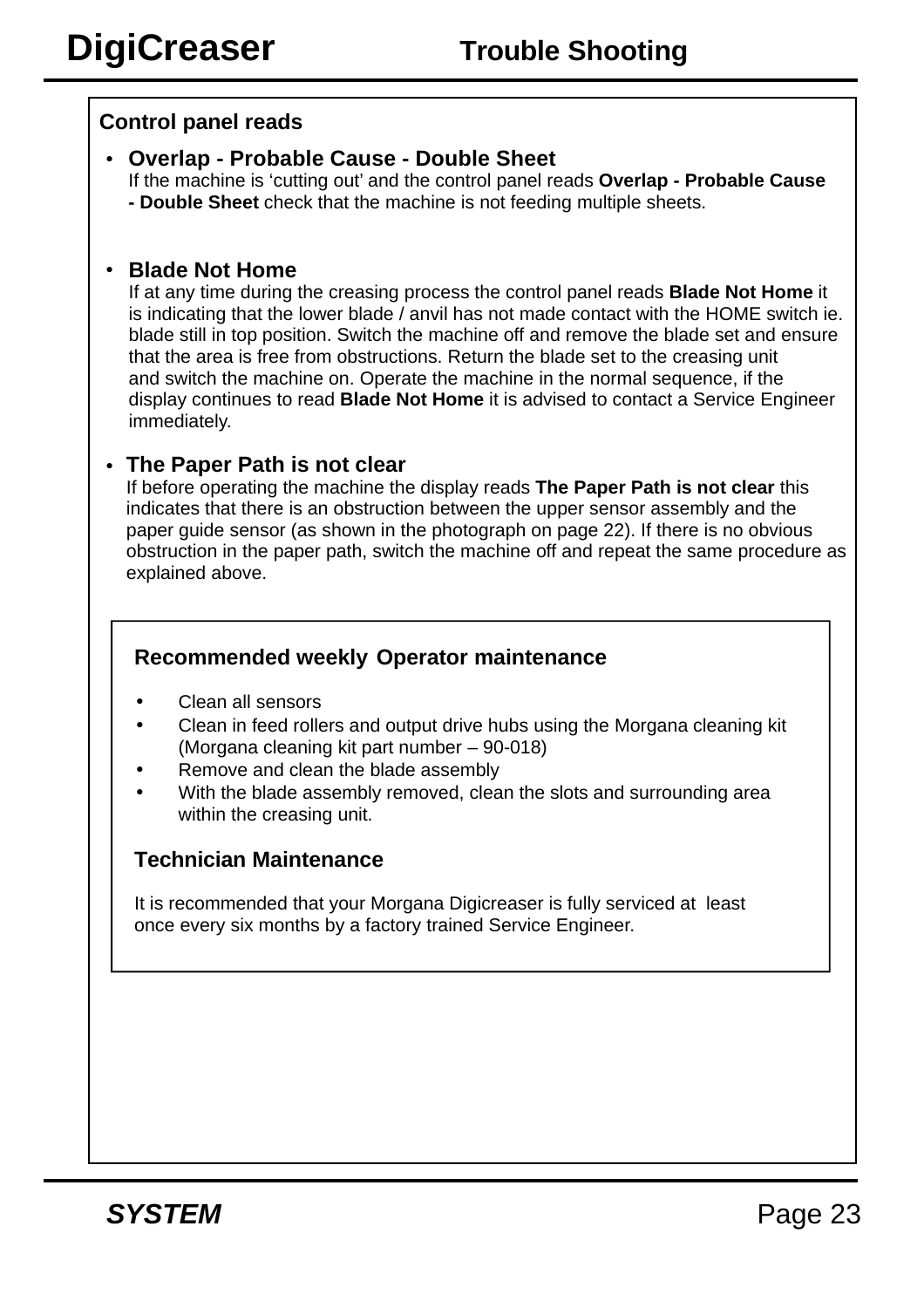**7-95-12**

**DISPATCH KIT**



| <b>ITEM</b>    | <b>PART NUMBER</b> | <b>QTY</b>      | <b>DESCRIPTION</b>                      |
|----------------|--------------------|-----------------|-----------------------------------------|
| $\mathbf{1}$   | 70-087             | $\mathbf{1}$    | <b>OPERATORS MANUAL - DIGICREASER</b>   |
| $\overline{2}$ | 72-026             | $\mathbf{1}$    | DIGICREASER QUICK START CHART           |
| 3              | 90-018             | $\mathbf{1}$    | <b>ROLLER CLEANING KIT</b>              |
|                |                    |                 |                                         |
| 4              | 613-316            | $\mathbf{1}$    | POWER CORD - CEE22 TO 3 PIN (UK)        |
|                |                    |                 |                                         |
| 5              | 403-01-030-006     | 12 <sup>2</sup> | SCREW - SOCKET CAP HEAD - M3 x 6 LG     |
| 6              | 409-01-040-004     | $\mathbf{1}$    | SCREW - SKT. SET FLAT PT. - M4 x 4 LG   |
|                |                    |                 |                                         |
| $\overline{7}$ | 620-007            | $\mathbf{1}$    | <b>HEXAGON BALL DRIVER 2mm</b>          |
| 8              | 620-020            | $\mathbf 1$     | <b>HEXAGON BALL DRIVER 2.5mm</b>        |
|                |                    |                 |                                         |
| 9              | 620-004            | 1               | <b>ALLEN KEY 4mm</b>                    |
|                |                    |                 |                                         |
| 10             | 620-026            | $\mathbf{1}$    | <b>BONDUS L WRENCH 4mm</b>              |
| 11             | 620-028            | $\mathbf{1}$    | <b>BONDUS L WRENCH 3mm</b>              |
| 12             | 620-033            | 1               | <b>BONDUS L WRENCH 6mm</b>              |
|                |                    |                 |                                         |
| 13             | 624-018            | 1               | <b>DISPATCH BOX</b>                     |
|                |                    |                 |                                         |
| 14             | 70-055-01          | 1               | <b>BLADE EXTRACTION TOOL - OP SIDE</b>  |
| 15             | 70-055-02          | $\mathbf{1}$    | <b>BLADE EXTRACTION TOOL - LAY SIDE</b> |
|                |                    |                 |                                         |
| 16             | 08-041-02          | $\mathbf{1}$    | <b>SLITTING ANVIL - UNDERSIZE.</b>      |
| 17             | 08-066             | 1               | <b>SLITTER PERF BLADE 28T</b>           |
| 18             | 624-017            | 3               | SLITTER/SCORER PK - STYLE 0212/40X40X20 |
|                |                    |                 |                                         |
|                |                    |                 |                                         |

#### **WARNING...... THE BLADES FOR ANVIL AND PERFORATING SETS ARE SUPPLIED AS MATCHING PAIRS AND SHOULD NOT BE MIXED OR LEFT UNPROTECTED OR SERIOUS DAMAGE MAY RESULT.**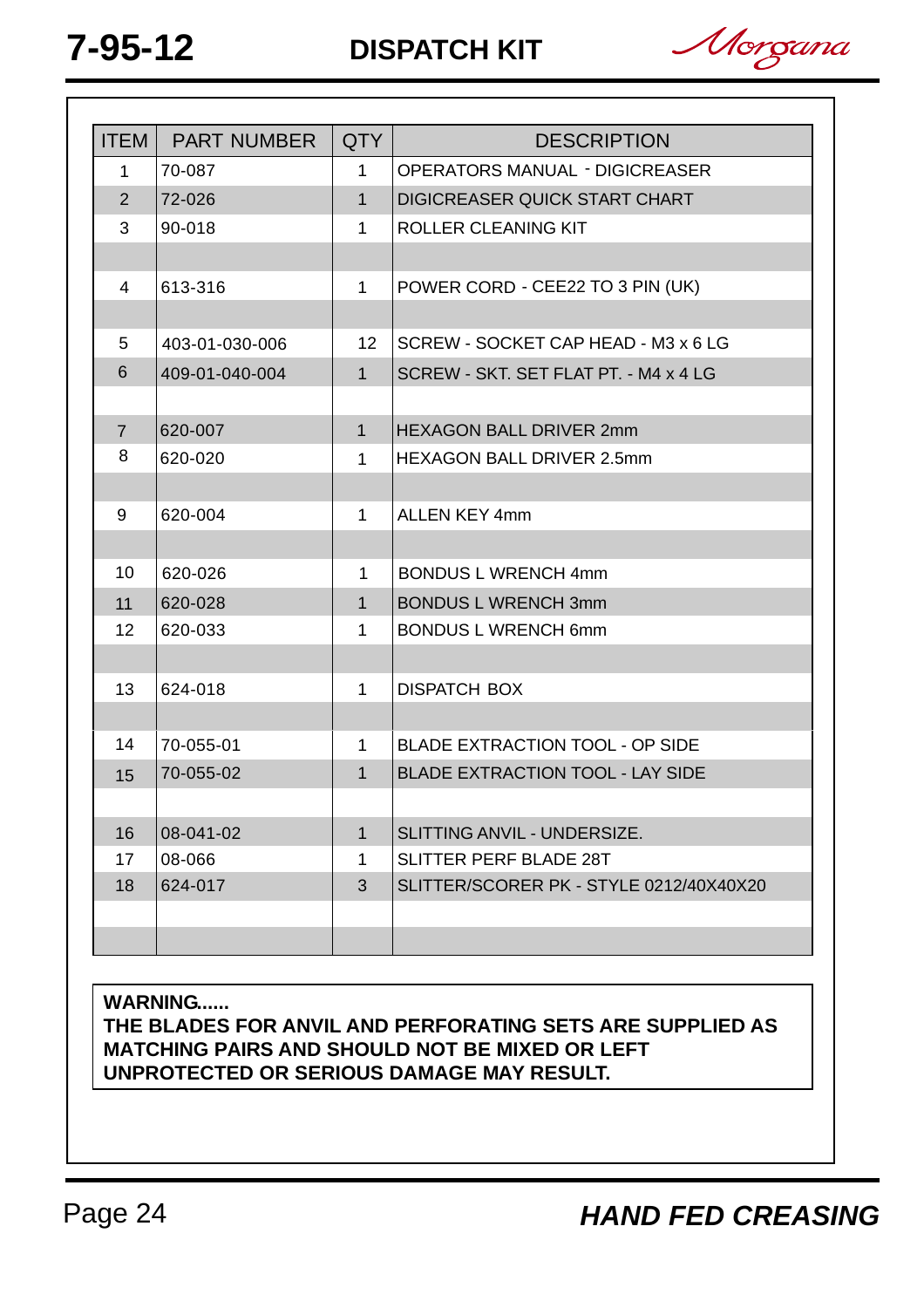| <b>ITEM</b> | <b>PART NUMBER</b> | <b>DESCRIPTION</b>                            |
|-------------|--------------------|-----------------------------------------------|
|             | $1 - 99 - 10$      | PERFORATING BLADE SET 20T (Card)              |
| 2           | $1 - 99 - 12$      | PERFORATING BLADE SET 28T (Single sheets)     |
| 3           | $1 - 99 - 41$      | PERFORATING BLADE SET 56T (Fine perforations) |
| 4           | $1 - 99 - 35$      | ANVIL SET USED WITH ABOVE BLADE SETS          |
| 5           | $7 - 05 - 14$      | <b>FLOOR STANDING BASE</b>                    |

| <b>ACCESSORIES</b>             | <b>OPTIONS</b>                     |
|--------------------------------|------------------------------------|
| May be obtained from           | May also be obtained and           |
| your dealer and fitted to your | fitted by your dealer. You should  |
| machine using the instructions | not attempt to fit options as      |
| supplied, or by reading your   | specialist tools and knowledge are |
| operators manual.              | required.                          |
|                                |                                    |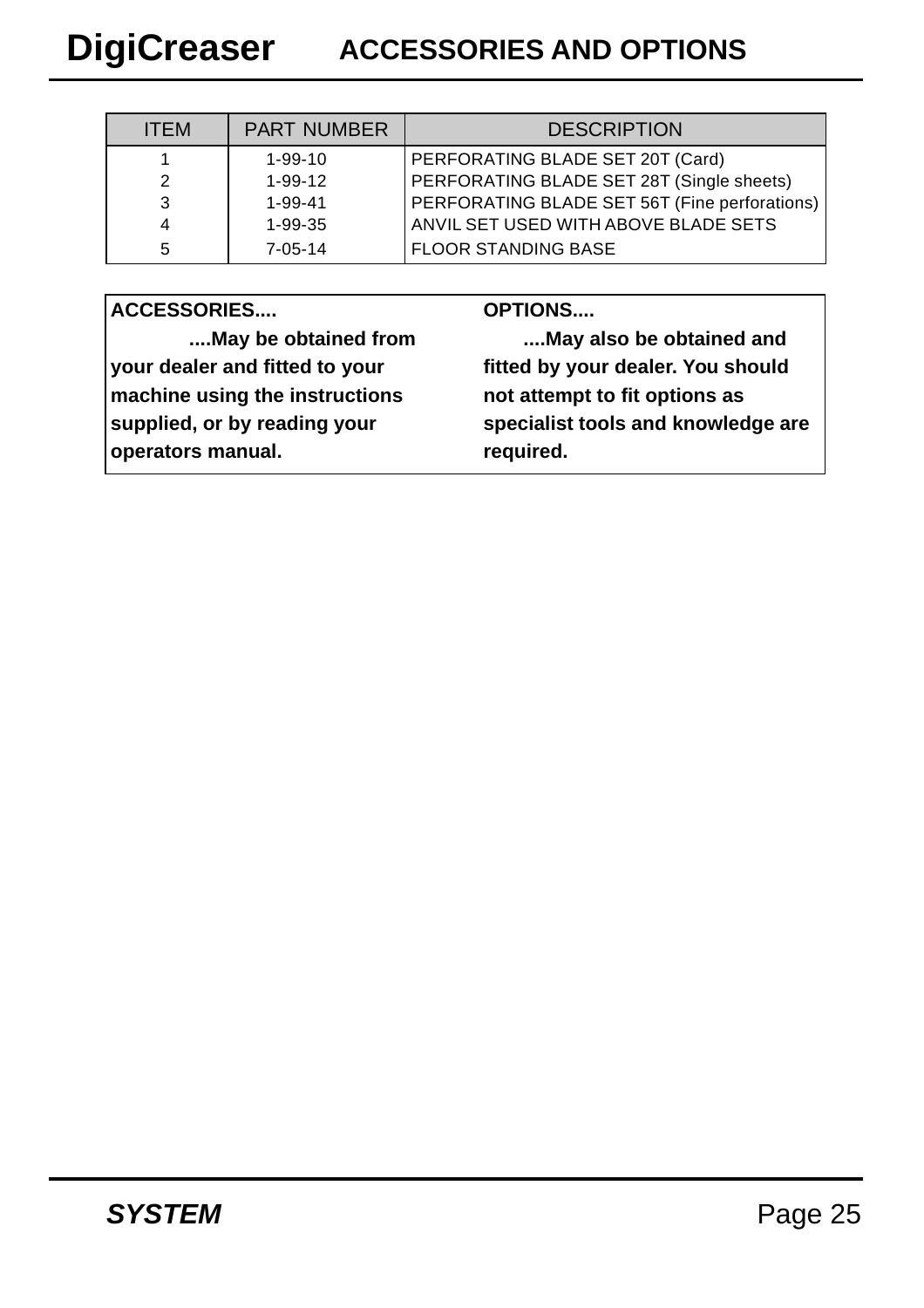

| <b>PART NUMBER</b> | <b>DESCRIPTION</b>                                                                 |
|--------------------|------------------------------------------------------------------------------------|
| 613-365            | <b>EMERGENCY STOP SWITCH</b>                                                       |
| 652-011            | <b>SYSTEM SWITCH</b>                                                               |
| 144-04-04          | JOYSTICK AND LEAD ASSEMBLY                                                         |
| 75-347-01          | <b>CONTROL PCB ASSEMBLY</b>                                                        |
| 125-21-02          | DUAL STEPPER DRIVE PCB ASSEMBLY                                                    |
| 75-210-05          | LCD DISPLAY UNIT (4 x 20) AND LEAD ASSEMBLY                                        |
| 655-014            | <b>PSU - SWITCH MODE - 5V</b><br>(Used on Machines:- Serial Nos. 770001 TO 770180) |
| 655-011            | PSU - SWITCH MODE - 5V / 24V<br>(Used on Machines:- Serial Nos. 770181 Onwards)    |
| 655-015            | PSU - SWITCH MODE - 24V                                                            |
| 655-016            | PSU - SWITCH MODE - 48V                                                            |
| 613-053            | <b>FAN 119mm</b>                                                                   |
| 76-166             | PAPER JAM SENSOR ASSEMBLY                                                          |
| 76-167             | <b>UPPER SENSOR ASSEMBLY</b>                                                       |
| 76-168             | <b>PAPER GUIDE ASSEMBLY - Bottom Sensor</b>                                        |
| 98-013             | <b>ANTI-STATIC BRUSH</b>                                                           |
| 609-022            | 'O' RING Ø32                                                                       |
| 606-035            | <b>KNOB - Roller Tilt</b>                                                          |
| 76-109             | <b>POWER LINK BEARING</b>                                                          |
| 76-213-01          | BLADE SET - 320 Wide - Standard                                                    |
| 607-042            | <b>TIMING BELT 160XL</b>                                                           |
| 607-048            | TIMING BELT TWIN GRIP - 200 DXL 050                                                |
| 608-019            | <b>SHOULDER BOLT</b>                                                               |
| 76-082             | PERFORATOR - DRIVE HUB ASSEMBLY                                                    |
| 76-083             | PERFORATOR - DRIVE WHEEL                                                           |
| 76-175-01          | <b>INPUT ROLLER - Lower</b>                                                        |
| 76-177-01          | <b>INPUT ROLLER - Upper</b>                                                        |
| 76-019-03          | <b>OUTPUT SHAFT</b>                                                                |
| 78-013             | PERFORATOR STRIPPER ASSEMBLY                                                       |
| 613-351            | <b>MICRO SWITCH - Guard Circuit</b>                                                |
| 613-191            | <b>MICRO SWITCH - Home Circuit</b>                                                 |
| 75-040<br>602-085  | <b>STACKER SWITCH ASSEMBLY</b><br>BEARING-DRAWN CUP NEEDLE ROLLER Ø10XØ14X10       |
| 681-015            | FUSE - 4.0A - 20mm x 5mm - ANTI-SURGE                                              |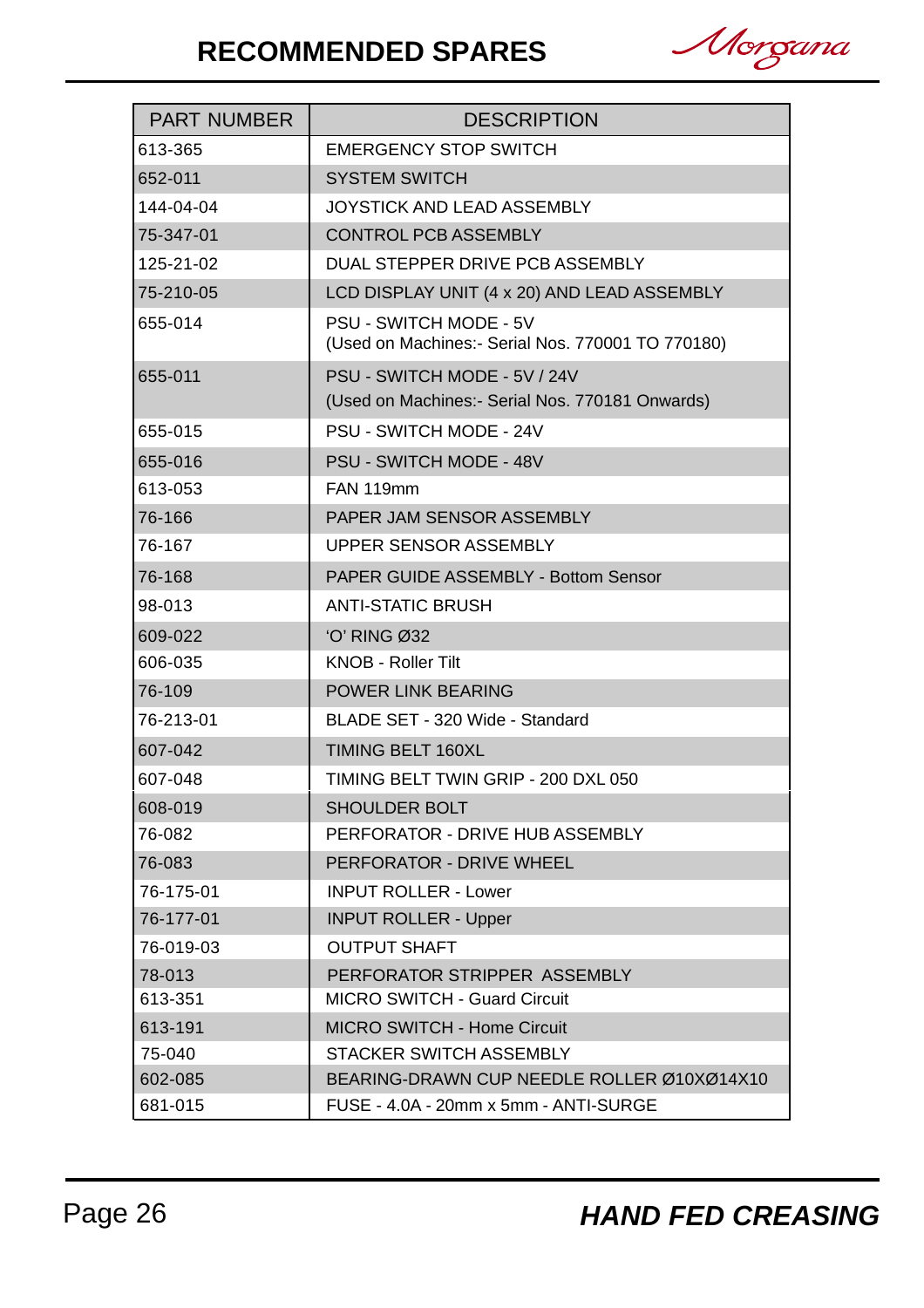| PART NUMBER | <b>DESCRIPTION</b> |
|-------------|--------------------|
|             |                    |
|             |                    |
|             |                    |
|             |                    |
|             |                    |
|             |                    |
|             |                    |
|             |                    |
|             |                    |
|             |                    |
|             |                    |
|             |                    |
|             |                    |
|             |                    |
|             |                    |
|             |                    |
|             |                    |
|             |                    |
|             |                    |
|             |                    |
|             |                    |
|             |                    |
|             |                    |
|             |                    |
|             |                    |
|             |                    |
|             |                    |
|             |                    |

#### **NOTE.....**

**The items listed above represent parts which are subject to wear, loss, or accidental damage, and is included for your guidance only.**

**Replacement of parts fitted to your machine require specialist knowledge and should therefore be entrusted to your dealer.**